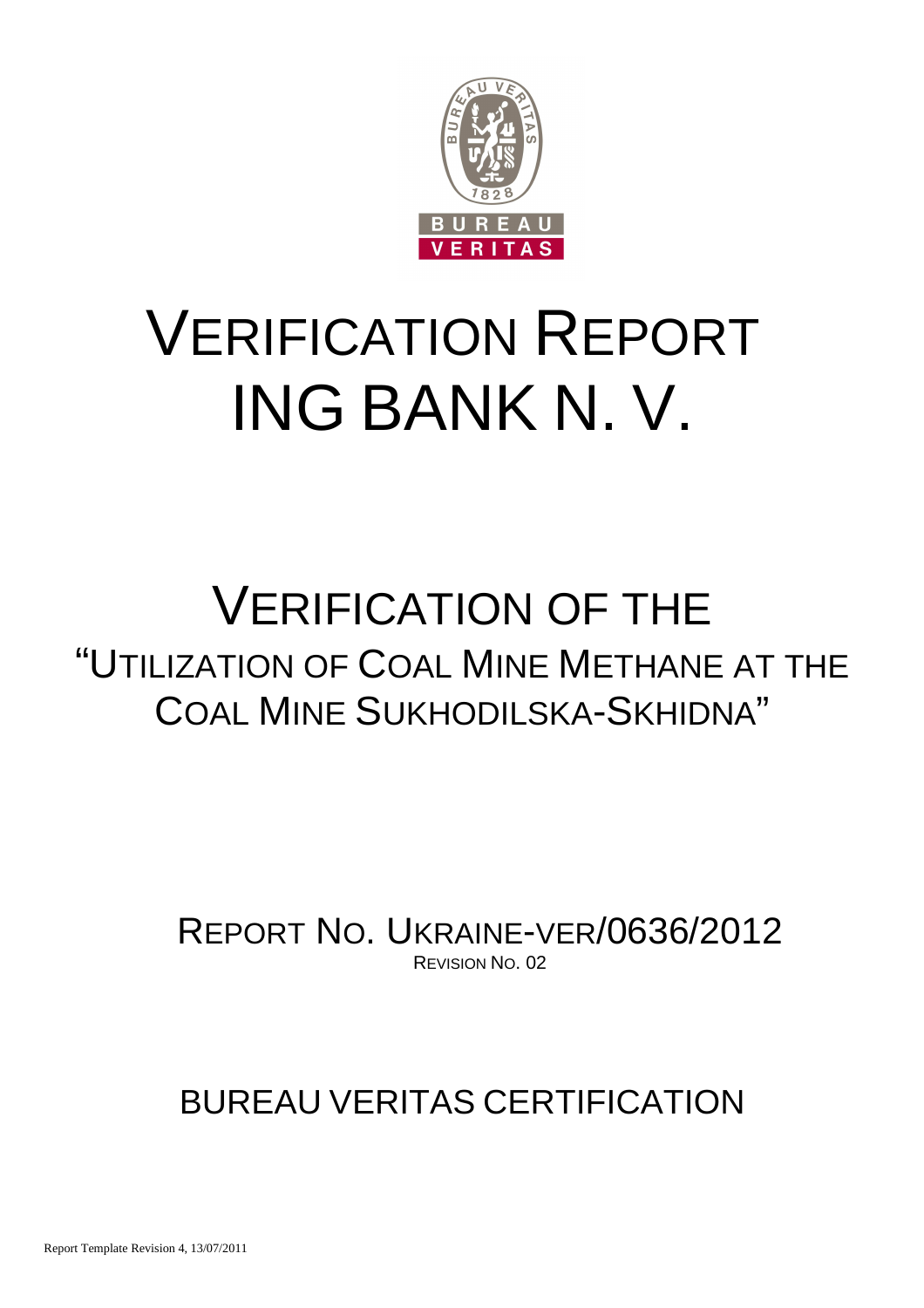

#### VERIFICATION REPORT

| Date of first issue:<br>20/09/2012 | Organizational unit:<br><b>Bureau Veritas Certification</b> |
|------------------------------------|-------------------------------------------------------------|
|                                    | <b>Holding SAS</b>                                          |
| Client:                            | Client ref.:                                                |
| ING BANK N.V.<br>Summary:          | Stephen Hibbert                                             |

Bureau Veritas Certification has made the 3<sup>rd</sup> periodic verification of the "Utilization of Coal Mine Methane at the Coal Mine Sukhodilska-Skhidna", Jl Registration Reference Number UA100003, project of PJSC "Krasnodon Coal" located in in the Krasnodon region of the Luhansk oblast which is situated in the eastern part of Ukraine, and applying the methodology ACM0008 version 04, on the basis of UNFCCC criteria for the JI, as well as criteria given to provide for consistent project operations, monitoring and reporting. UNFCCC criteria refer to Article 6 of the Kyoto Protocol, the JI rules and modalities and the subsequent decisions by the JI Supervisory Committee, as well as the host country criteria.

The verification scope is defined as a periodic independent review and ex post determination by the Accredited Independent Entity of the monitored reductions in GHG emissions during defined verification period, and consisted of the following three phases: i) desk review of the monitoring report against project design and the baseline and monitoring plan; ii) follow-up interviews with project stakeholders; iii) resolution of outstanding issues and the issuance of the final verification report and opinion. The overall verification, from Contract Review to Verification Report & Opinion, was conducted using Bureau Veritas Certification internal procedures.

The first output of the verification process is a list of Clarification, Corrective Action Requests, Forward Action Requests (CL, CAR and FAR), presented in Appendix A.

In summary, Bureau Veritas Certification confirms that the project is implemented as planned and described in approved project design document. Installed equipment being essential for generating emission reduction runs reliably and is calibrated appropriately. The monitoring system is in place and the project is generating GHG emission reductions. The GHG emission reduction is calculated accurately and without material errors, omissions, or misstatements, and the ERUs issued totalize 63652 tonnes of CO2 equivalent for the monitoring period from 26/07/2010 to 30/06/2012.

Our opinion relates to the project GHG emissions and resulting GHG emission reductions reported and related to the approved project baseline and monitoring, and its associated documents.

| Report No.:                                       | Subject Group:   |                                             |
|---------------------------------------------------|------------------|---------------------------------------------|
| Ukraine-ver/0636/2012                             | JI               |                                             |
| Project title:                                    |                  |                                             |
| "Utilization of Coal Mine Methane at the          |                  |                                             |
| Coal Mine Sukhodilska-Skhidna"                    |                  |                                             |
|                                                   |                  |                                             |
| Work carried out by:                              |                  |                                             |
| Svitlana Gariyenchyk - Team Leader, Lead Verifier |                  |                                             |
| Sergii Verteletskyi - Team member, Veriffer V     |                  |                                             |
| Dmytro Balyn - Technical Specialist               |                  |                                             |
| Work reviewed by:                                 |                  |                                             |
| Ivan Sokolov - Internal Technical Reviewer        |                  | No distribution without permission from the |
| Vladimir Lukin - Technical Specialist             |                  | Client or responsible organizational unit   |
| Work approved by:                                 |                  |                                             |
| Ivan Sokolovea@perational Manageron               |                  | Limited distribution                        |
| Holding SAS                                       |                  |                                             |
| Date of this revision:<br>Rev. No.:               | Number of pages: |                                             |
| 24/09/2012<br>$-02$                               | 34               | Unrestricted distribution                   |
|                                                   |                  |                                             |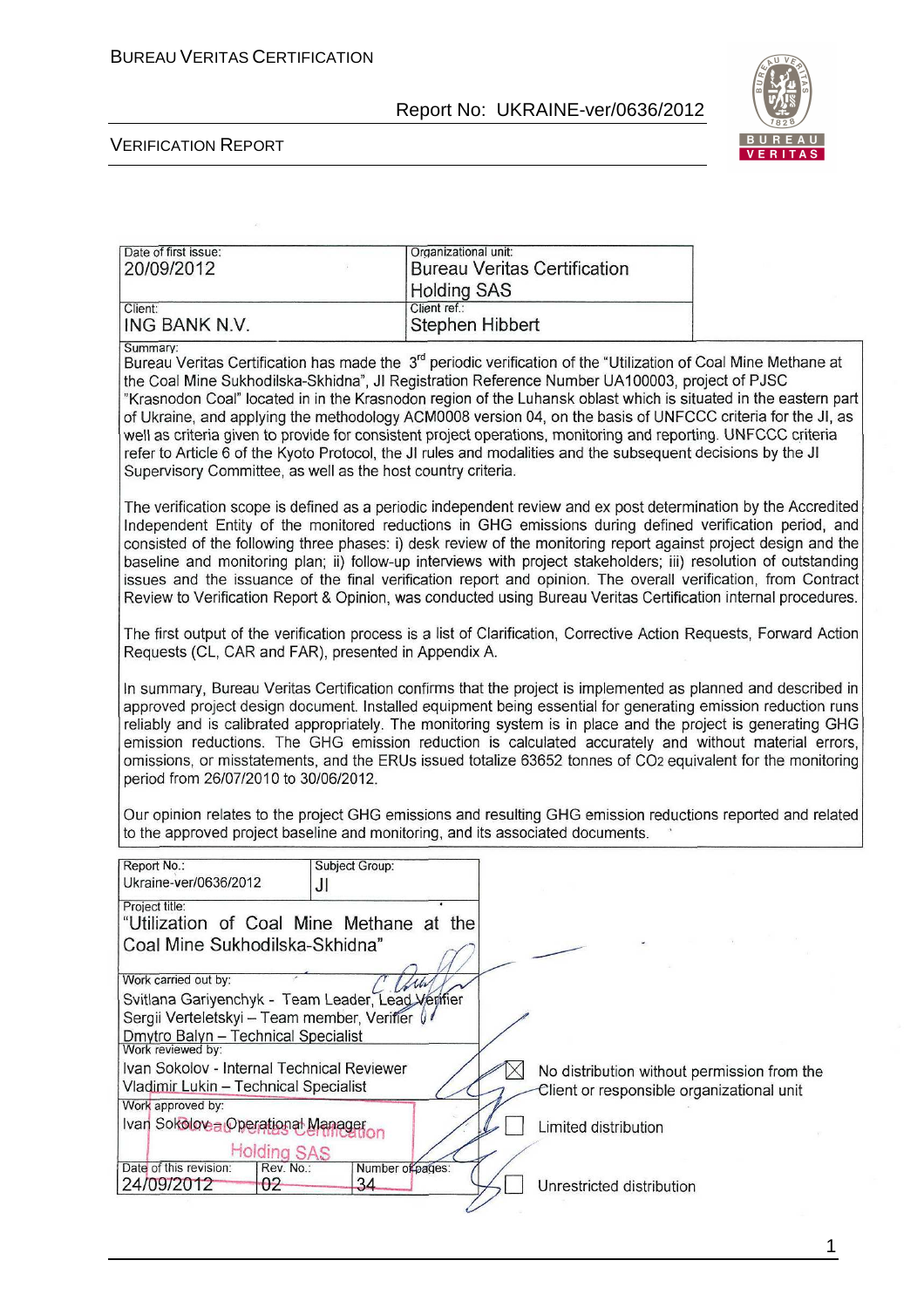VERIFICATION REPORT

| 1<br>1.1 | Objective                                                                      | 3              |
|----------|--------------------------------------------------------------------------------|----------------|
| 1.2      | Scope                                                                          | 3              |
| 1.3      | <b>Verification Team</b>                                                       | 3              |
| 2        |                                                                                |                |
| 2.1      | <b>Review of Documents</b>                                                     | $\overline{4}$ |
| 2.2      | Follow-up Interviews                                                           | 5              |
| 2.3      | Resolution of Clarification, Corrective and Forward Action Requests            | 5              |
| 3        |                                                                                |                |
| 3.1      | Remaining issues and FARs from previous verifications                          | 6              |
| 3.2      | Project approval by Parties involved (90-91)                                   | $\tau$         |
| 3.3      | Project implementation (92-93)                                                 | $\overline{7}$ |
| 3.4      | Compliance of the monitoring plan with the monitoring methodology<br>$(94-98)$ | 8              |
| 3.5      | Revision of monitoring plan (99-100)                                           | 8              |
| 3.6      | Data management (101)                                                          | 9              |
| 3.7      | Verification regarding programmes of activities (102-110)                      | 10             |
| 4        |                                                                                |                |
| 5        |                                                                                |                |
|          |                                                                                |                |

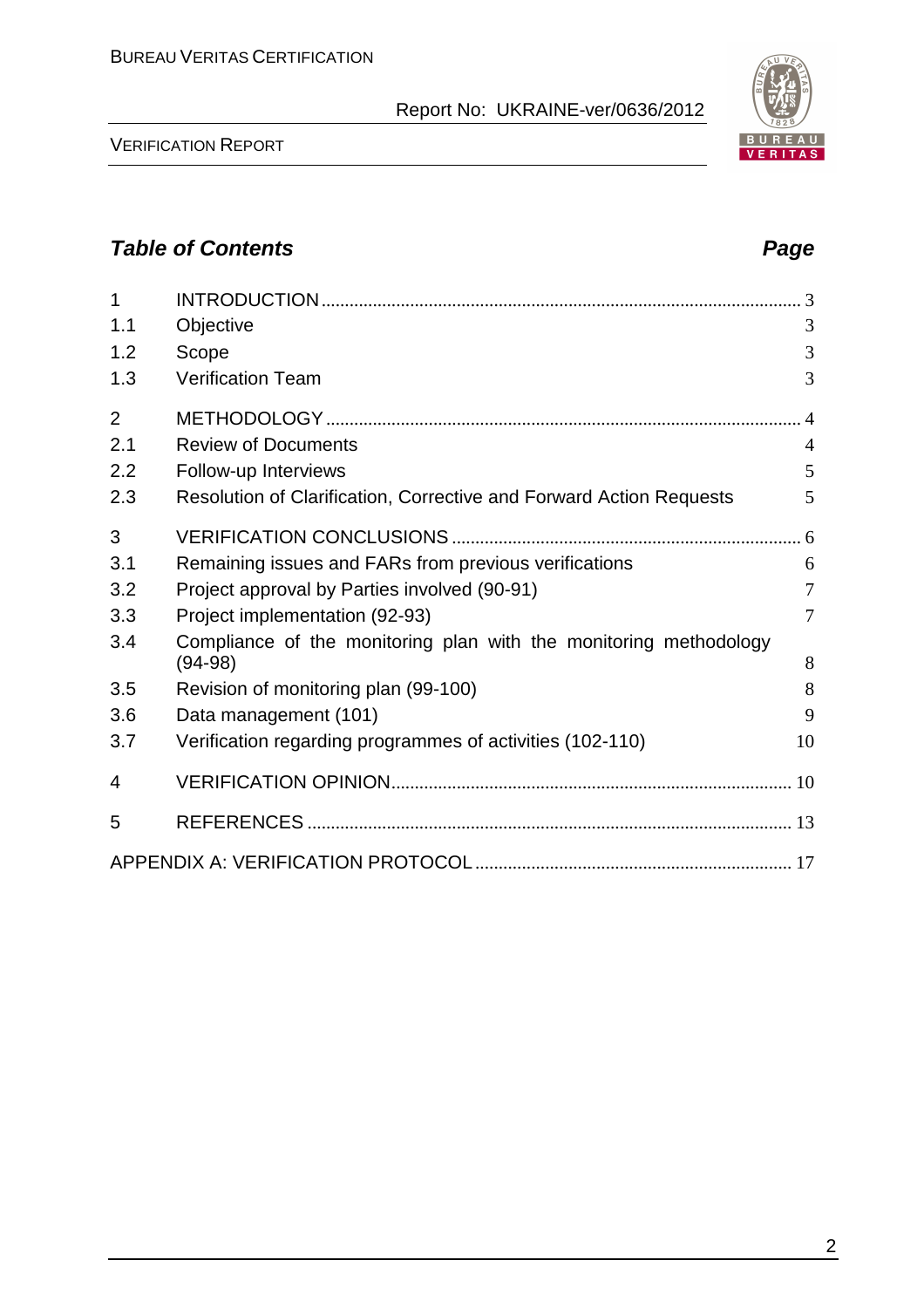

VERIFICATION REPORT

### **1 INTRODUCTION**

ING BANK N.V. has commissioned Bureau Veritas Certification to verify the emissions reductions of its JI project "Utilization of Coal Mine Methane at the Coal Mine Sukhodilska-Skhidna" (hereafter called "the project") at Krasnodon region of the Luhansk oblast which is situated in the eastern part of Ukraine.

This report summarizes the findings of the verification of the project, performed on the basis of UNFCCC criteria, as well as criteria given to provide for consistent project operations, monitoring and reporting.

#### **1.1 Objective**

Verification is the periodic independent review and ex post determination by the Accredited Independent Entity of the monitored reductions in GHG emissions during defined verification period.

The objective of verification can be divided in Initial Verification and Periodic Verification.

UNFCCC criteria refer to Article 6 of the Kyoto Protocol, the JI rules and modalities and the subsequent decisions by the JI Supervisory Committee, as well as the host country criteria.

#### **1.2 Scope**

The verification scope is defined as an independent and objective review of the project design document, the project's baseline study, monitoring plan and monitoring report, and other relevant documents. The information in these documents is reviewed against Kyoto Protocol requirements, UNFCCC rules and associated interpretations.

The verification is not meant to provide any consulting towards the Client. However, stated requests for clarifications, corrective and/or forward actions may provide input for improvement of the project monitoring towards reductions in the GHG emissions.

#### **1.3 Verification Team**

The verification team consists of the following personnel:

| Svitlana Gariyenchyk<br><b>Bureau Veritas Certification</b> | Team Leader, Climate Change Verifier |
|-------------------------------------------------------------|--------------------------------------|
| Sergii Verteletskyi<br><b>Bureau Veritas Certification</b>  | <b>Climate Change Verifier</b>       |
| Dmytro Balyn                                                | <b>Technical Specialist</b>          |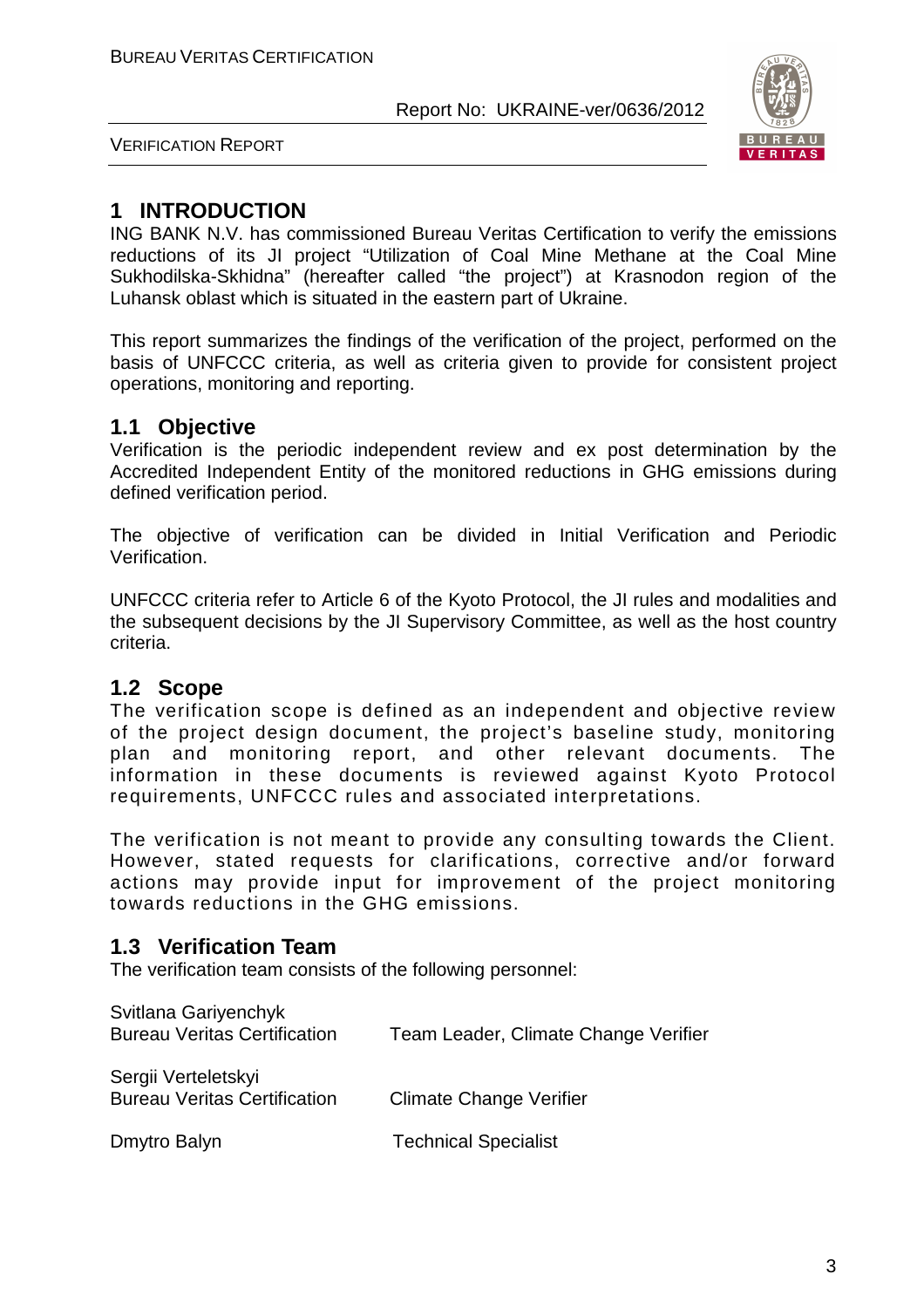

VERIFICATION REPORT

This verification report was reviewed by:

Ivan Sokolov Bureau Veritas Certification, Internal Technical Reviewer

Vladimir Lukin Technical Specialist

#### **2 METHODOLOGY**

The overall verification, from Contract Review to Verification Report & Opinion, was conducted using Bureau Veritas Certification internal procedures.

In order to ensure transparency, a verification protocol was customized for the project, according to the version 01 of the Joint Implementation Determination and Verification Manual, issued by the Joint Implementation Supervisory Committee at its 19 meeting on 04/12/2009. The protocol shows, in a transparent manner, criteria (requirements), means of verification and the results from verifying the identified criteria. The verification protocol serves the following purposes:

- It organizes, details and clarifies the requirements a JI project is expected to meet;
- It ensures a transparent verification process where the verifier will document how a particular requirement has been verified and the result of the verification.

The completed verification protocol is enclosed in Appendix A to this report.

#### **2.1 Review of Documents**

The Monitoring Report (MR) submitted by Global Carbon B.V. and additional background documents related to the project design and baseline, i.e. country Law, Project Design Document (PDD), Approved CDM methodology , Host party criteria, Kyoto Protocol, Clarifications on Verification Requirements to be Checked by an Accredited Independent Entity were reviewed.

The verification findings presented in this report relate to the Monitoring Report version(s) 02 and project as described in the determined PDD.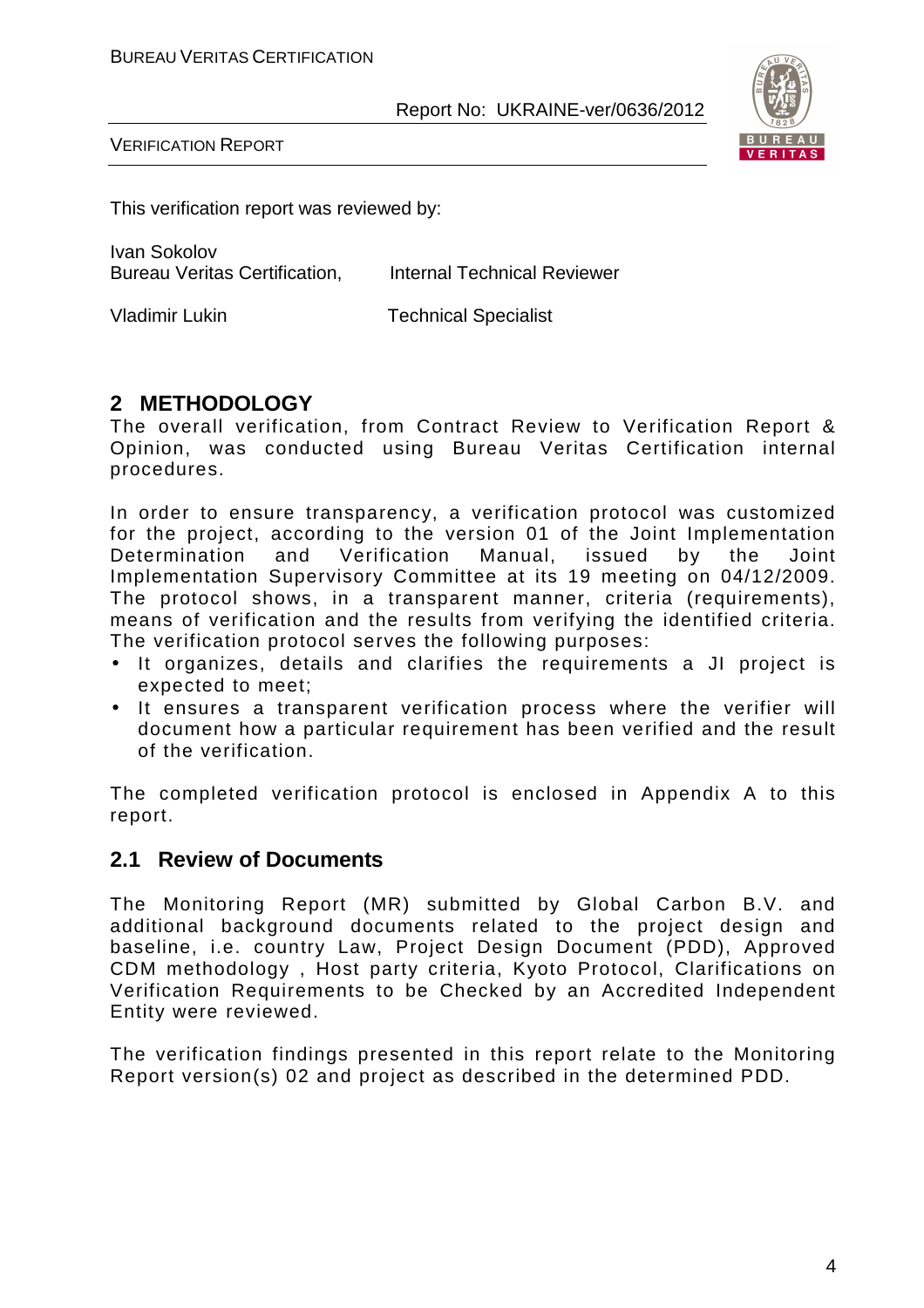



#### **2.2 Follow-up Interviews**

On 28/08/2012 Bureau Veritas Certification performed on-site interviews with project stakeholders to confirm selected information and to resolve issues identified in the document review. Representatives of Global Carbon B.V. and lease enterprise "Sukhodilska-Skhidna Coal Mine" were interviewed (see References). The main topics of the interviews are summarized in Table 1.

| <b>Interviewed</b><br>organization                      | <b>Interview topics</b>                                                                                                                                                                                                                                                                                                                                                      |
|---------------------------------------------------------|------------------------------------------------------------------------------------------------------------------------------------------------------------------------------------------------------------------------------------------------------------------------------------------------------------------------------------------------------------------------------|
| Lease enterprise<br>"Sukhodilska-<br>Skhidna Coal Mine" | - Project implementation status<br>Organizational structure<br>Responsibilities and authorities<br>- Personnel training<br>Quality management procedures and technology<br>- Records of equipment installation<br>- Control of metering equipment<br>- Metering record keeping system, database<br>- Cross-check of the information provided in the<br>MR with other sources |
| Global Carbon B.V.                                      | - Baseline methodology<br>- Monitoring plan<br>- Monitoring report<br>Deviations from PDD                                                                                                                                                                                                                                                                                    |

#### **Table 1 Interview topics**

#### **2.3 Resolution of Clarification, Corrective and Forward Action Requests**

The objective of this phase of the verification is to raise the requests for corrective actions and clarification and any other outstanding issues that needed to be clarified for Bureau Veritas Certification positive conclusion on the GHG emission reduction calculation.

If the Verification Team, in assessing the monitoring report and supporting documents, identifies issues that need to be corrected, clarified or improved with regard to the monitoring requirements, it should raise these issues and inform the project participants of these issues in the form of:

(a) Corrective action request (CAR), requesting the project participants to correct a mistake that is not in accordance with the monitoring plan;

(b) Clarification request (CL), requesting the project participants to provide additional information for the Verification Team to assess compliance with the monitoring plan;

(c) Forward action request (FAR), informing the project participants of an issue, relating to the monitoring that needs to be reviewed during the next verification period.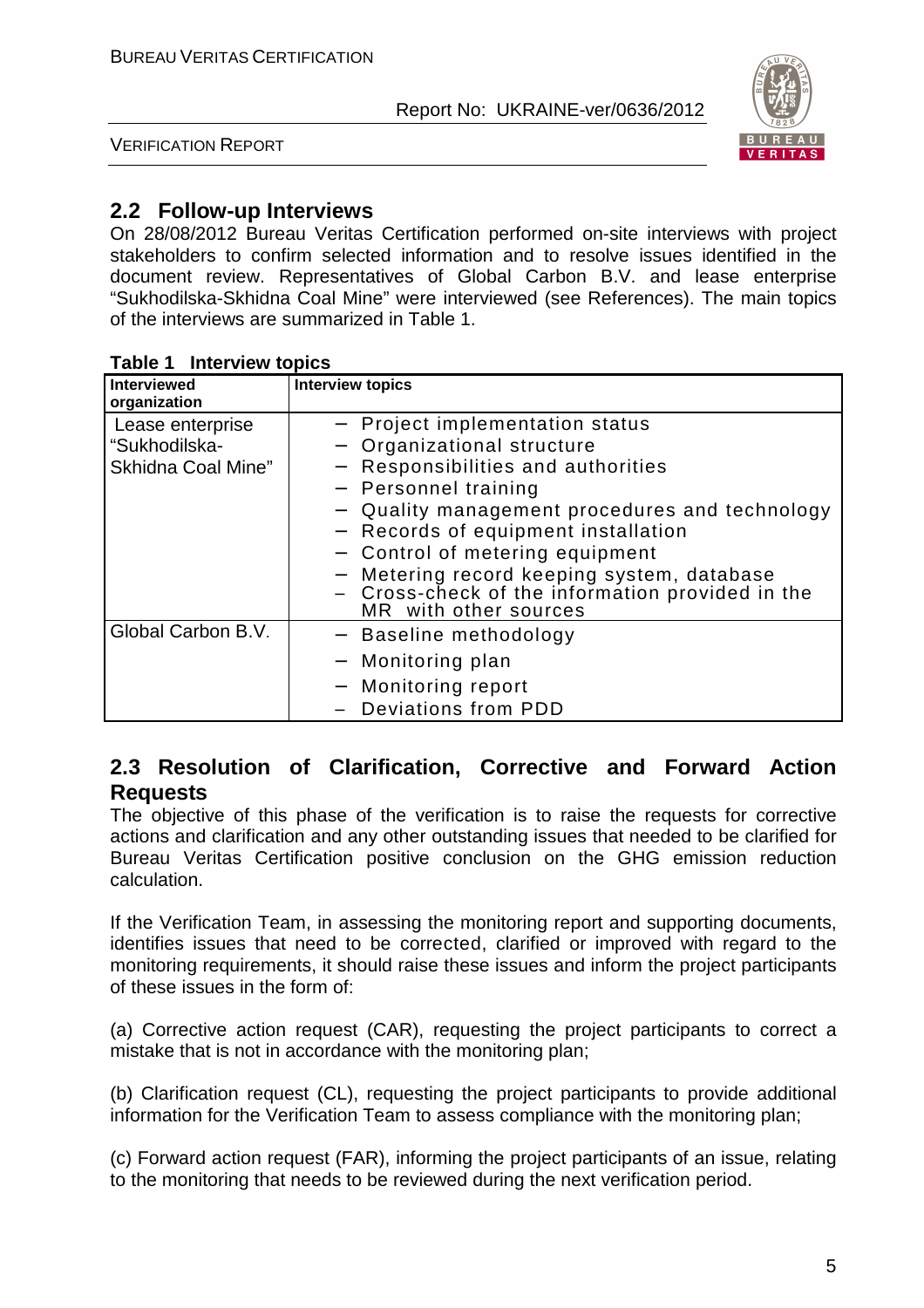

VERIFICATION REPORT

The Verification Team will make an objective assessment as to whether the actions taken by the project participants, if any, satisfactorily resolve the issues raised, if any, and should conclude its findings of the verification.

To guarantee the transparency of the verification process, the concerns raised are documented in more detail in the verification protocol in Appendix A.

#### **3 VERIFICATION CONCLUSIONS**

In the following sections, the conclusions of the verification are stated.

The findings from the desk review of the original monitoring documents and the findings from interviews during the follow up visit are described in the Verification Protocol in Appendix A.

The Clarification, Corrective and Forward Action Requests are stated, where applicable, in the following sections and are further documented in the Verification Protocol in Appendix A. The verification of the Project resulted in 15 Corrective Action Requests, 04 Clarification Requests, and 0 Forward Action Requests.

The number between brackets at the end of each section corresponds to the DVM paragraph.

#### **3.1 Remaining issues and FARs from previous verifications**

FAR 01 (from previous verification)**.** In order to meet the JISC requirements on data saving and archiving, an Order on archiving of all project related documentation for two years after the last ERU transmission should be developed and included to the Emission Monitoring Manual. All persons responsible for data collection and monitoring should be aware of the provisions of this Order.

Conclusion for FAR01: During site visit the new version of Emission Monitoring Manual (hereafter called "EMM") has been presented to the AIE as supporting document. Page # 9 of the EMM closes the JISC requirements on data saving and archiving, thus FAR01 is closed.

FAR 02 (from previous verification). The training plans and procedures should be described in Monitoring Manual.

Conclusion for FAR02: During site visit the new version of EMM has been presented to the AIE as supporting document. Page # 11 of the EMM includes data training plans and procedures, thus FAR02 is closed.

FAR 03 (from previous verification). Job descriptions and working instructions for data collection should be part of the monitoring manual.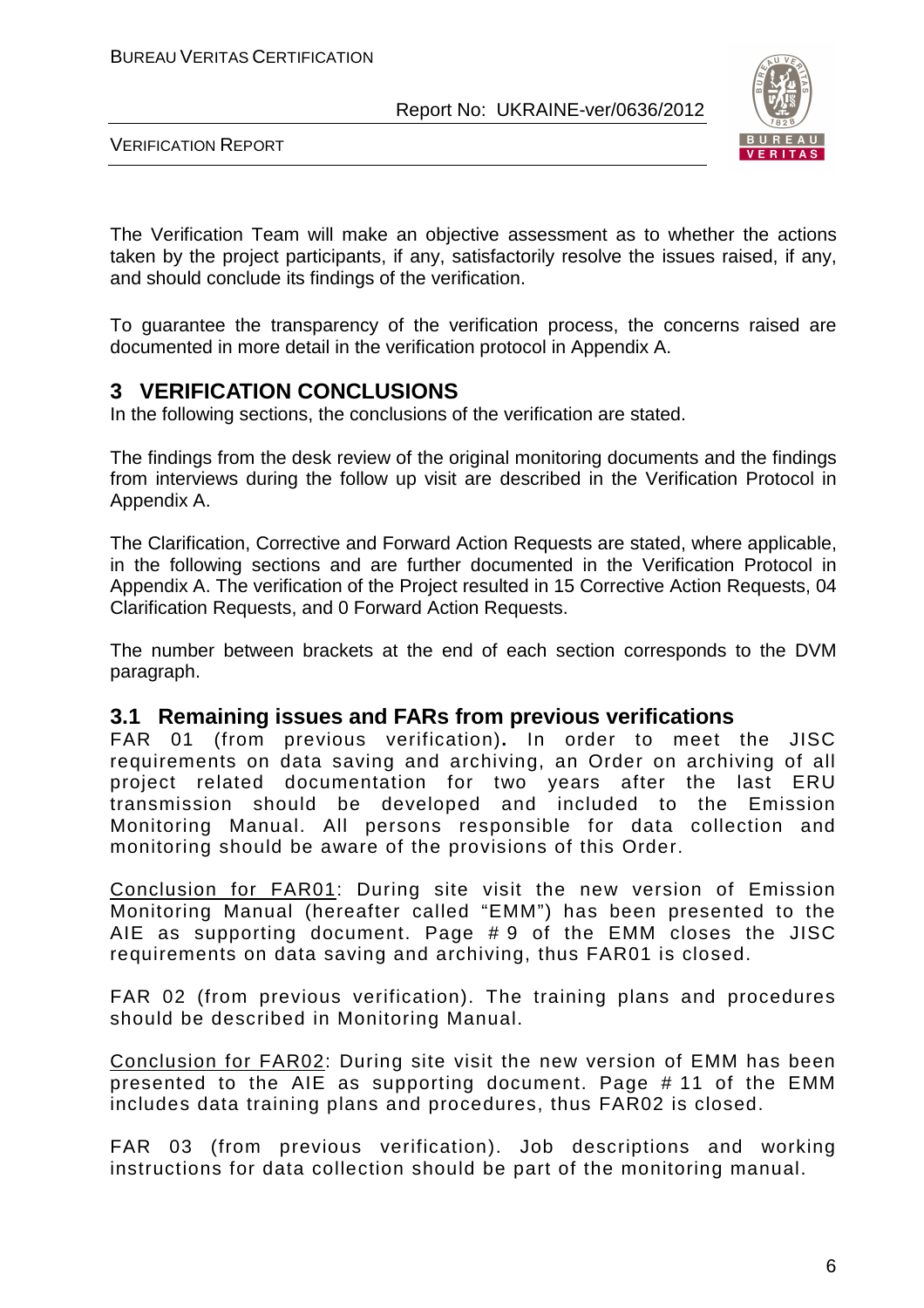

VERIFICATION REPORT

Conclusion for FAR03: During site visit the new version of EMM has been presented to the AIE as supporting document. Page # 9 of the EMM includes job descriptions and working instructions for data collection, thus FAR03 is closed.

FAR 04 (from previous verification). In monitoring manual a specific frequency of crosschecking and the staff responsible for this must be provided.

Conclusion for FAR04: During site visit the new version of EMM has been presented to the AIE as supporting document. Page # 9 of the EMM includes job descriptions and working instructions for data collection, thus FAR04 is closed.

#### **3.2 Project approval by Parties involved (90-91)**

Written project approvals by the Netherlands and Ukraine have been issued by the DFPs of those Parties when submitting the first verification report for registration. (They are listed among Category 1 Documents in the Reference section of this report)

The abovementioned written approval is unconditional.

#### **3.3 Project implementation (92-93)**

The purpose of this project is to decrease the methane emissions into the atmosphere at the Coal Mine "Sukhodilska-Skhidna". There are three sources of the Coal Mine Methane (CMM) emissions at the Mine: from the surface wells, through the underground drainage system and from ventilation. Only the surface well CMM is considered. The CMM, produced by the surface wells at Sukhodilska, is used to replace heat previously produced by the coal boilers. After the project implementation two CMM fired boilers supply heat to the mine. The existing on-site coal boilers (except one for emergency reasons) were shut down.

The boiler house is constructed according to standard parameters and conditions. The designing documents were completed at the end of 2005. The assembly and installation of one new CMM boiler replacing existing coal boilers started in the beginning of 2006. Commissioning and prelaunch adjustments were carried out during the winter-summer of 2006. During this testing period, new boiler supplied heat and hot water to the mine. The official put into operation of the first boiler took place on the 7th of August 2006. The second CMM boiler started operation in November 2011. The Complex testing of second boiler was carried out 15- 19 November 2011. As per conclusion of the Complex testing, the boiler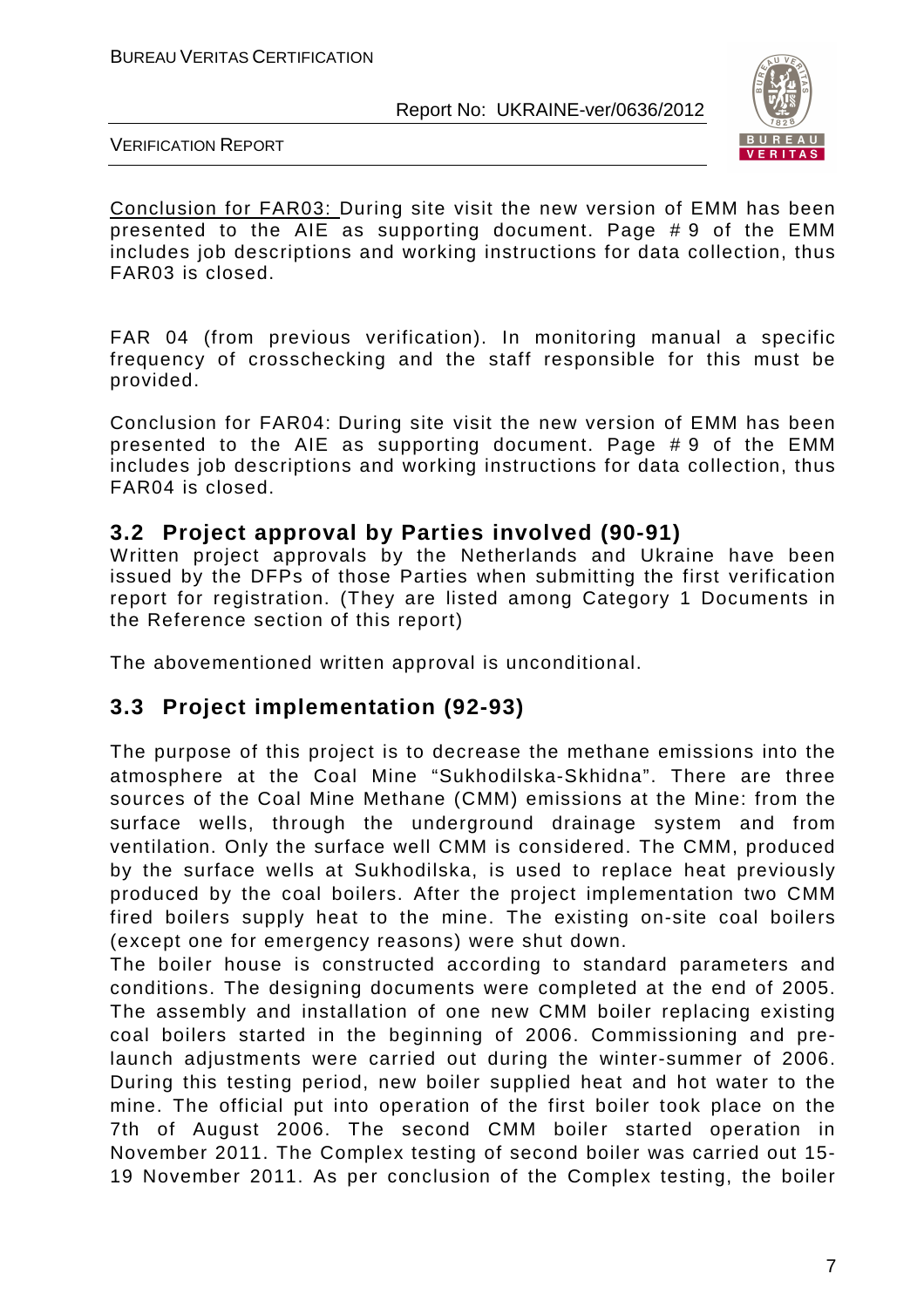

VERIFICATION REPORT

and its auxiliary equipment operate without faults, the further exploitation is permitted.

Status of implementation including time table for major project parts:

Implementation plan of the project

| Activity                                                         | Date      |
|------------------------------------------------------------------|-----------|
| Installation and testing of the new CMM   January 2006-July 2006 |           |
| fuelled boiler                                                   |           |
| Decommissioning of two coal fired boilers                        | June 2006 |
| Commissioning of one new CMM fired   August 7, 2006              |           |
| boiler                                                           |           |
| Commissioning of the second CMM fired   November 2011            |           |
| boiler                                                           |           |

Since the last verification new CMM boiler has been implemented in November 2011.

#### **3.4 Compliance of the monitoring plan with the monitoring methodology (94-98)**

The monitoring occurred in accordance with the monitoring plan included in the PDD regarding which the determination has been deemed final and is so listed on the UNFCCC JI website.

For calculating the emission, key factors, such as CEF for methane, amount of combusted and un-combusted methane, influencing the baseline emissions and the activity level of the project and the emissions as well as risks associated with the project were taken into account, as appropriate.

Data sources used for calculating emission reductions, such as methane flow meters, temperature meters and pressure meters are clearly identified, reliable and transparent. All measuring equipment is calibrated as per calibration schedule.

Emission factors, including default emission factors, are selected by carefully balancing accuracy and reasonableness, and appropriately justified of the choice.

The calculation of emission reductions is based on conservative assumptions and the most plausible scenarios in a transparent manner.

#### **3.5 Revision of monitoring plan (99-100)**

Not applicable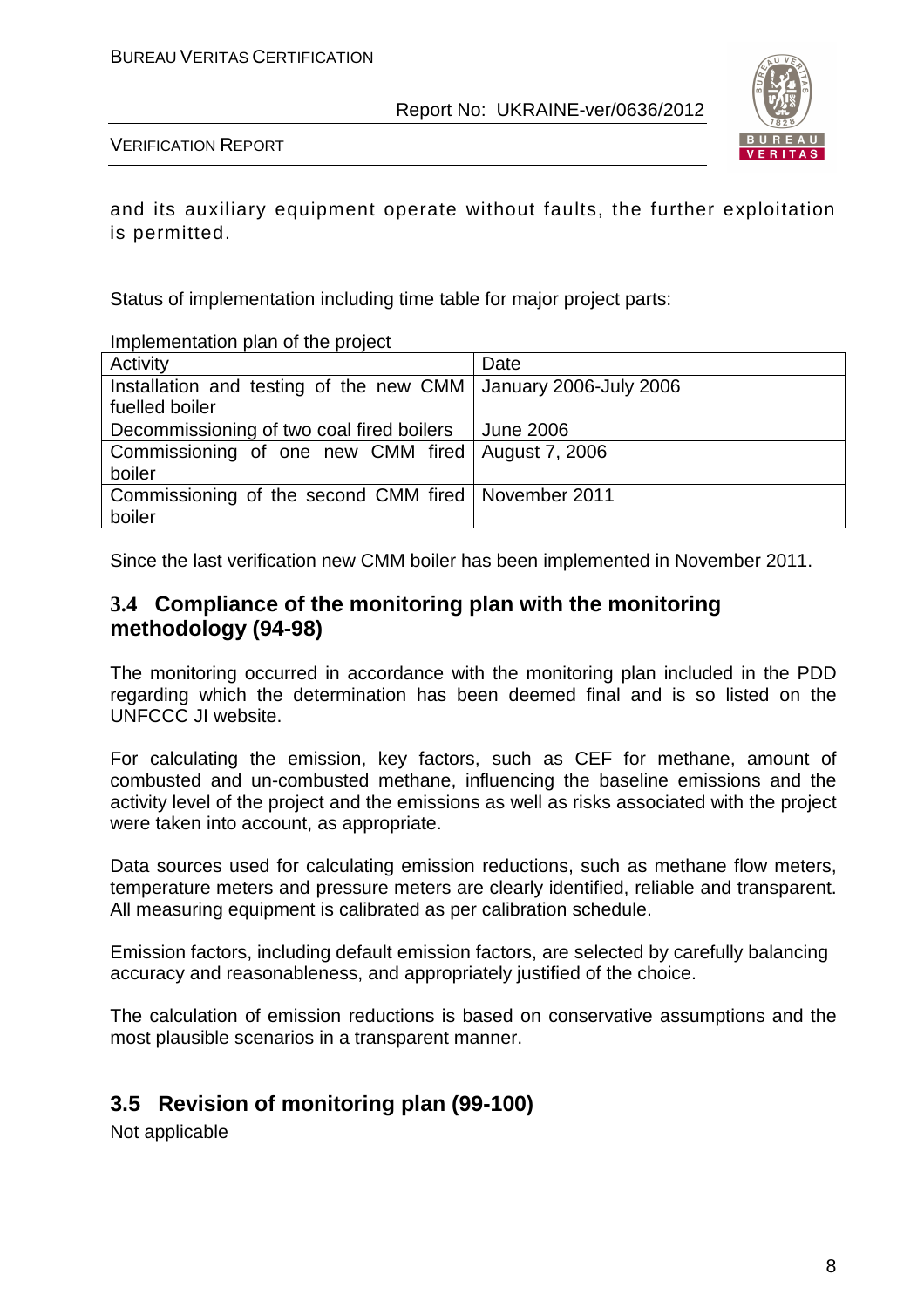

VERIFICATION REPORT

#### **3.6 Data management (101)**

The data and their sources, provided in monitoring report, are clearly identified, reliable and transparent.

The implementation of data collection procedures is in accordance with the monitoring plan, including the quality control and quality assurance procedures. These procedures are mentioned in the section "References" of this report.

Data collection procedure is described below:



The general project management is implemented by the Coal Mine Director: Melnik S.A. through supervising and coordinating activities of his subordinates, such as Chief engineer, Leading engineer for JI projects, Chief of gas safety unit, chief power engineer, and chief heating engineer. On-site day-to-day management is implemented by the chief heating engineer, chief of the boiler-house and two shift operators responsible for boiler-house performance. A special technician is responsible for preventive measures and maintenance of all technological equipment, measuring instruments as well as of automation tools. On-line information is transmitted directly to the head of the boiler-house shift. The boilerhouse is in 24 hours operation. Three shifts by eight hours have been established.

Main responsibilities are divided as follows: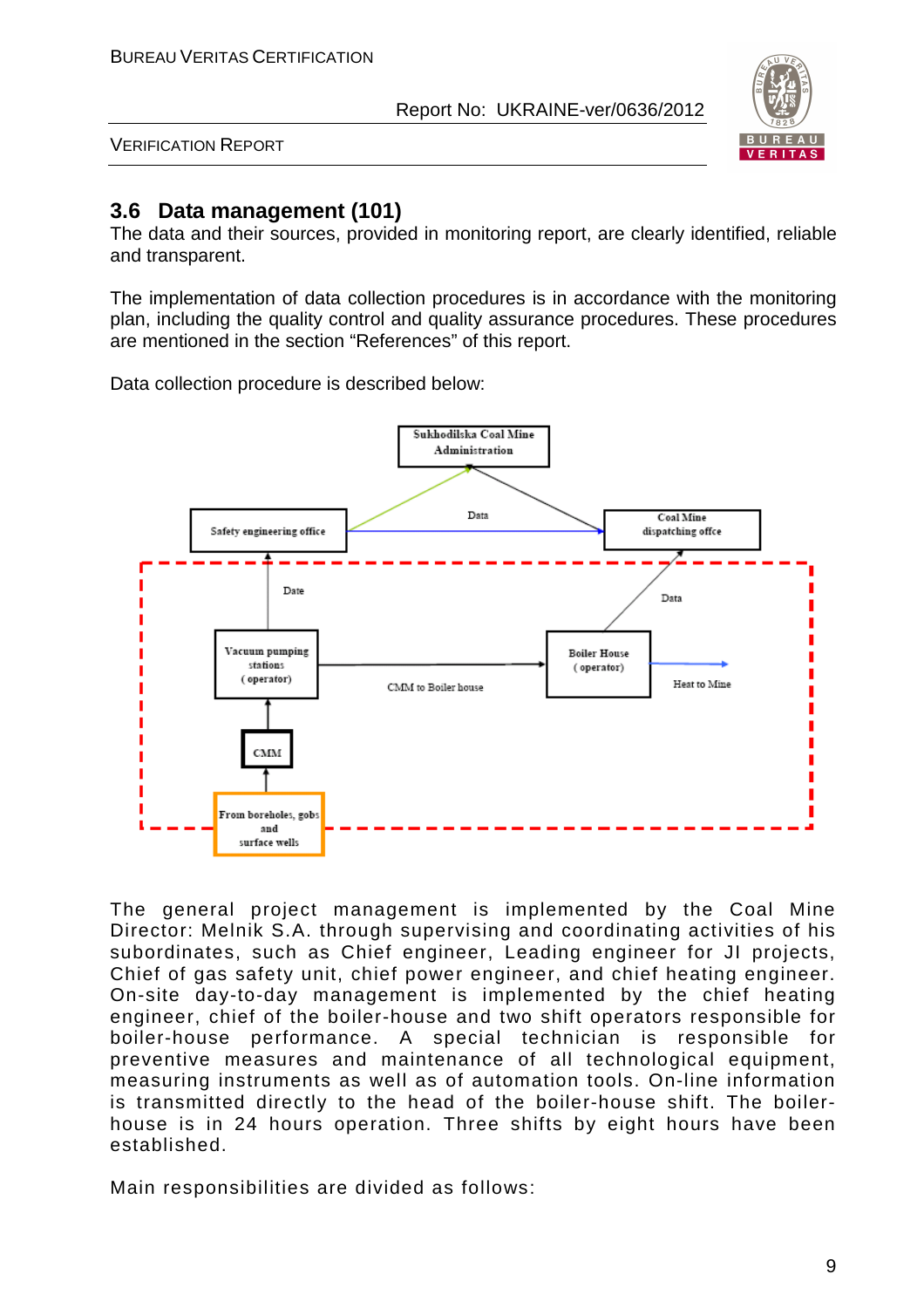

VERIFICATION REPORT



- − VPS operator controls data before VPS and after VPS including CMM flow parameters;
- − Two boiler-house operators control data at the inlets of boilers, work process parameters, and heat output;

The information is channeled to the boiler-house computer monitoring system and monitored on-line by the head of the shift that is responsible for ensuring the correct operation of the equipment. He is also in charge of maintaining a separate paper-form logbook where all the necessary parameters are recorded on an hourly basis.

Daily and monthly reports are prepared by the boiler-house computer monitoring system. These reports are the basis for the annual19 calculation of monitored variables and subsequent emission reductions calculations. The general supervision of the monitoring system is executed by the Sukhodilska-Skhidna Coal Mine administration under the existing control and reporting system.

The function of the monitoring equipment, including its calibration status, is in order. State enterprise "Luhansk regional scientific production center for standardization, metrology and certification "is involved in the calibration of the sensors and meters

The evidence and records used for the monitoring are maintained in a traceable manner.

The data collection and management system for the project is in accordance with the monitoring plan.

#### **3.7 Verification regarding programmes of activities (102-110)**

Not applicable

#### **4 VERIFICATION OPINION**

Bureau Veritas Certification has performed the initial  $3<sup>rd</sup>$  periodic verification of the "Utilization of Coal Mine Methane at the Coal Mine Sukhodilska-Skhidna" Project in Ukraine, which applies the methodology ACM0008 version 04. The verification was performed on the basis of UNFCCC criteria and host country criteria and also on the criteria given to provide for consistent project operations, monitoring and reporting.

The verification consisted of the following three phases: i) desk review of the monitoring report against the project design and the baseline and monitoring plan; ii) follow-up interviews with project stakeholders; iii) resolution of outstanding issues and the issuance of the final verification report and opinion.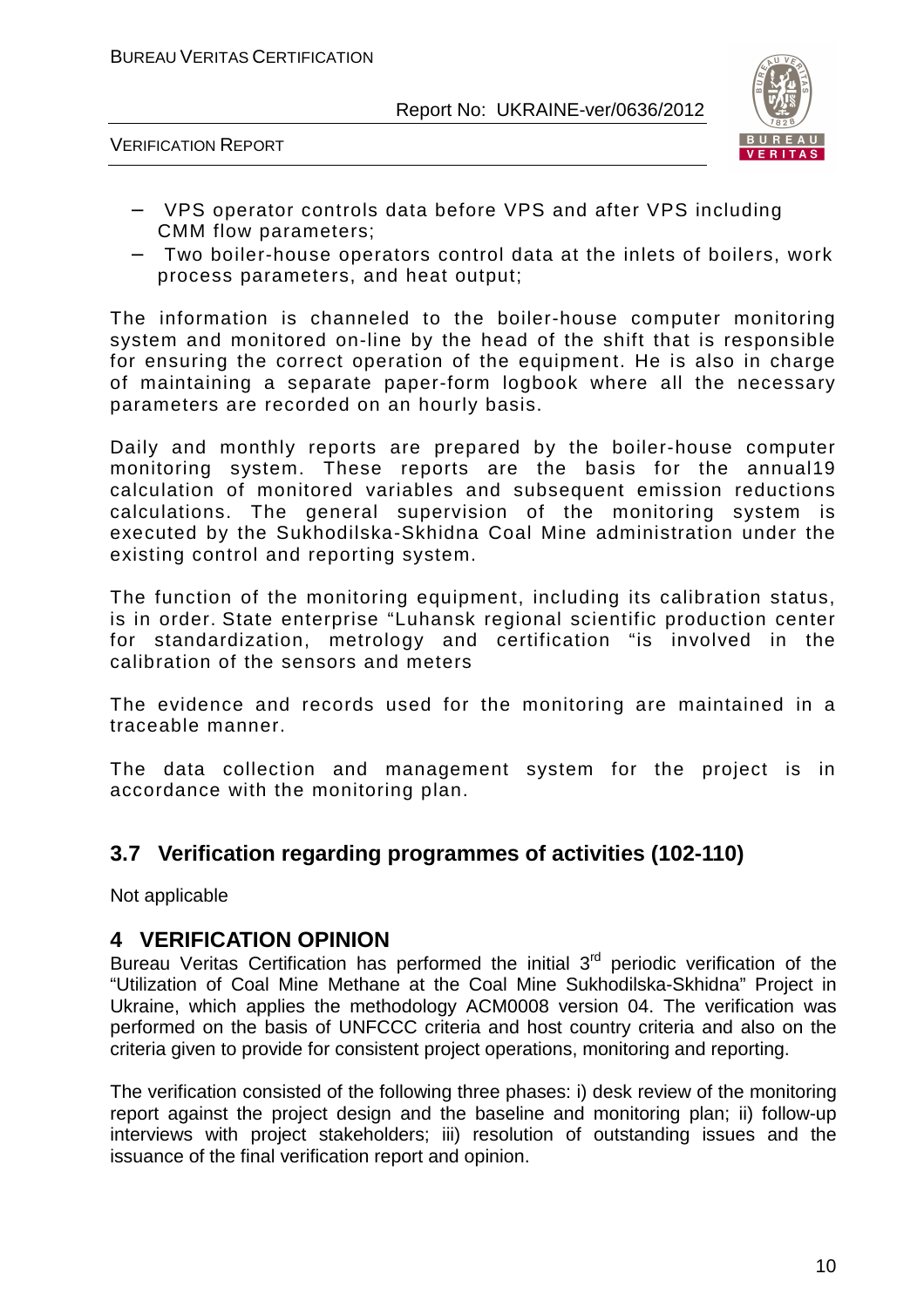

VERIFICATION REPORT

The management of lease enterprise "Sukhodilska-Skhidna Coal Mine" is responsible for the preparation of the GHG emissions data and the reported GHG emissions reductions of the project on the basis set out within the project Monitoring Plan indicated in the final PDD version. The development and maintenance of records and reporting procedures in accordance with that plan, including the calculation and determination of GHG emission reductions from the project, is the responsibility of the management of the project.

Bureau Veritas Certification verified the Project Monitoring Report version 02 for the reporting period as indicated below. Bureau Veritas Certification confirms that the project is implemented as planned and described in approved project design documents. Installed equipment being essential for generating emission reduction runs reliably and is calibrated appropriately. The monitoring system is in place and the project is generating GHG emission reductions.

The deviations of emission reductions in the Monitoring Report version 02 and those in the registered PDD version 4.9 are caused by the following factors:

1) The commissioning of the second CMM boiler was delayed which effected the amount of CMM utilized;

2) The Sukhodilska Mine operates not at full performance and the volume of CMM output and its utilization level is decreased;

3) The CMM output and methane concentration levels vary in broad range due to high uncertainty level.

Bureau Veritas Certification can confirm that the GHG emission reduction is accurately calculated and is free of material errors, omissions, or misstatements. Our opinion relates to the project's GHG emissions and resulting GHG emissions reductions reported and related to the approved project baseline and monitoring, and its associated documents. Based on the information we have seen and evaluated, we confirm, with a reasonable level of assurance, the following statement:

Reporting period: From 26/07/2010 to 31/12/2010

| <b>Baseline emissions</b>                       | : 12893 | tonnes of CO <sub>2</sub> equivalent. |
|-------------------------------------------------|---------|---------------------------------------|
| Project emissions                               | : 1371  | tonnes of CO <sub>2</sub> equivalent. |
| Emission Reductions (Year 2010)                 | : 11522 | tonnes of CO <sub>2</sub> equivalent. |
| Reporting period: From 01/01/2011 to 31/12/2011 |         |                                       |
| <b>Baseline emissions</b>                       | : 33456 | tonnes of CO <sub>2</sub> equivalent. |
| Project emissions                               | : 3558  | tonnes of CO <sub>2</sub> equivalent. |
| Emission Reductions (Year 2011)                 | : 29898 | tonnes of CO <sub>2</sub> equivalent. |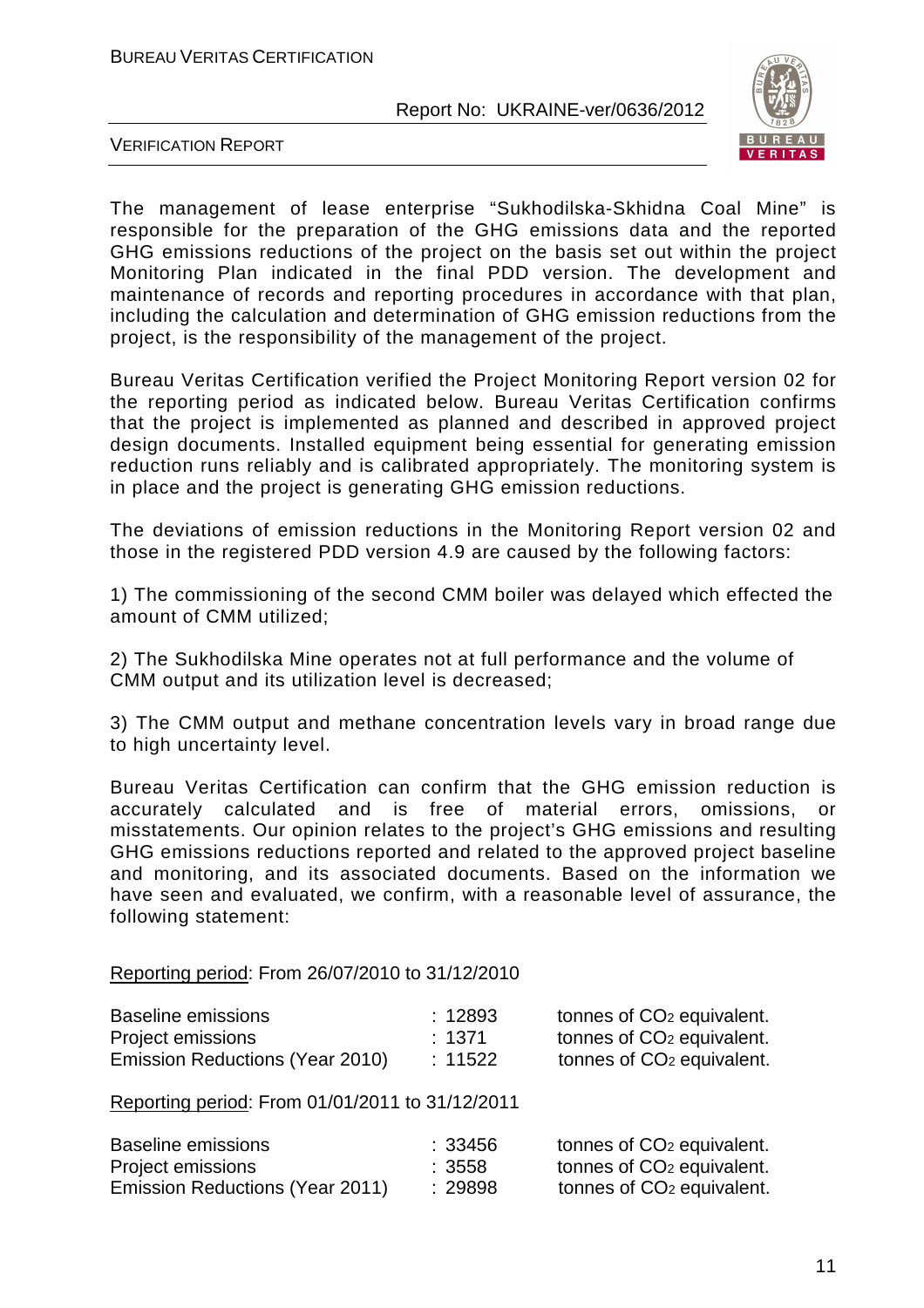

VERIFICATION REPORT

#### Reporting period: From 01/01/2012 to 31/12/2012

| Baseline emissions               | : 24879 | tonnes of CO <sub>2</sub> equivalent. |
|----------------------------------|---------|---------------------------------------|
| Project emissions                | :2647   | tonnes of CO <sub>2</sub> equivalent. |
| Emission Reductions (Year 2012)  | : 22232 | tonnes of CO <sub>2</sub> equivalent. |
| <b>Total Emission Reductions</b> | : 63652 | tonnes of CO <sub>2</sub> equivalent. |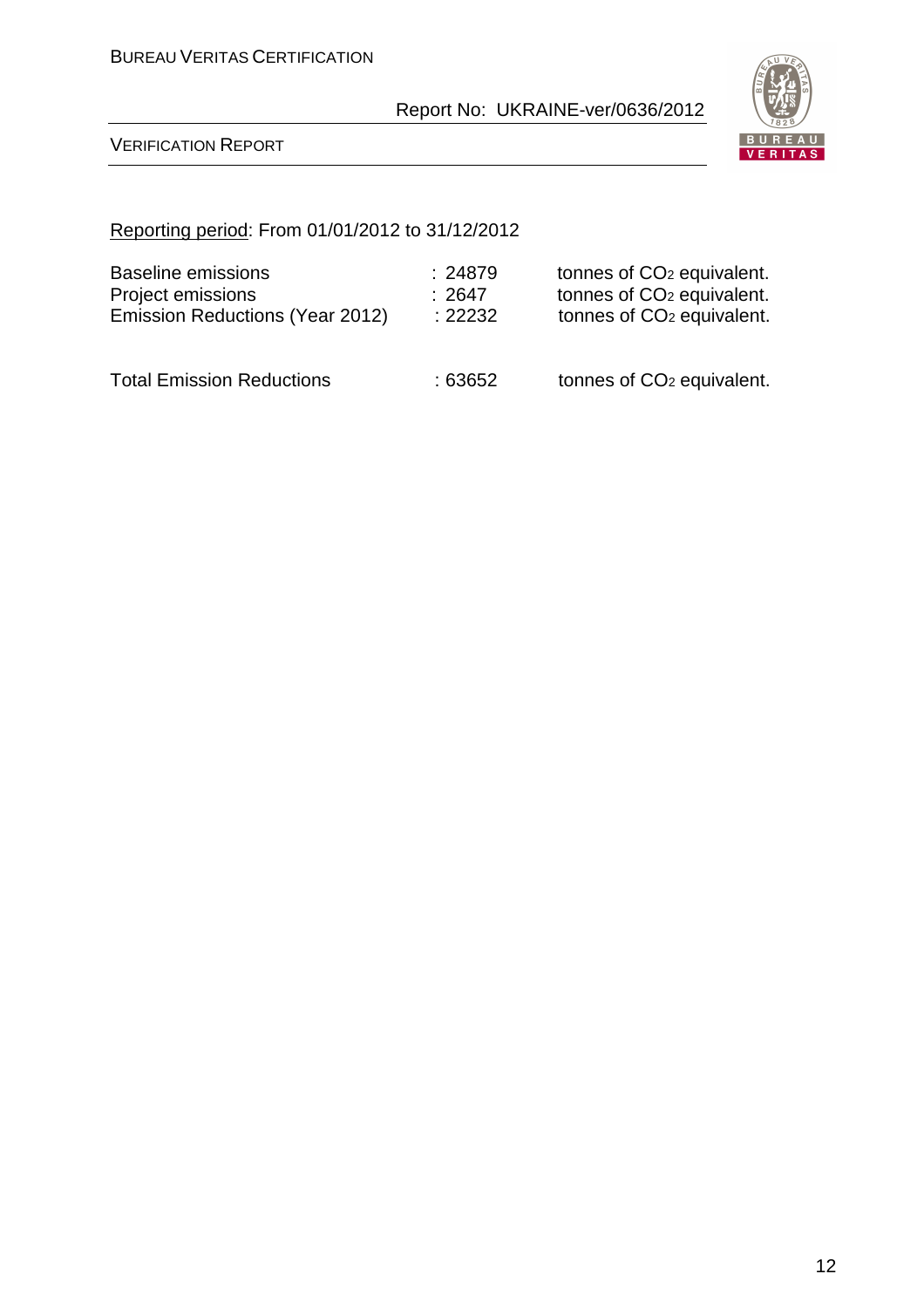

VERIFICATION REPORT

#### **5 REFERENCES**

#### **Category 1 Documents:**

Documents provided by Global Carbon B.V. that relate directly to the GHG components of the project.

- /1/ Monitoring Report "Utilization of Coal Mine Methane at the Coal Mine Sukhodilska-Skhidna", version 1.0 dated 02/08/2012
- /2/ PDD "Utilization of Coal Mine Methane at the Coal Mine Sukhodilska-Skhidna"version 4.9, dated 21 October 2008
- /3/ Determination Report "Utilization of Coal Mine Methane at the Coal Mine Sukhodilska-Skhidna", dated 07 November 2008 issued by TÜV SÜD Industrie Service GmbH
- /4/ Monitoring Report "Utilization of Coal Mine Methane at the Coal Mine Sukhodilska-Skhidna", version 2.0 dated 19/09/2012
- /5/ Emission reduction calculation spreadsheet file, version 1.0 dated 02/08/2012
- /6/ Emission reduction calculation spreadsheet file, version 1.0 dated 19/09/2012
- /7/ CDM methodology ACM0008 Version 043 "Consolidated baseline methodology for coal bed methane and coal mine methane capture and use for power (electrical or motive) and heat and/or destruction by flaring"
- /8/ Letter of Approval No 1145/32/7 dated 24 December 2008 issued by National Environmental Investment Agency of Ukraine
- /9/ Declaration of Approval dated 25 February 2009 issued by Netherlands' Ministry of Economic Affaires
- /10/ Determination and Verification Manual, version 01
- /11/ National inventory report of Ukraine for 1990 2010
- /12/ Monitoring Manual issued on 14/09/2012

#### **Category 2 Documents:**

Background documents related to the design and/or methodologies employed in the design or other reference documents.

- /1/ Passport # 19.02 on waste disposal dated 17/12/2002
- /2/ Report on air protection for 2011
- /3/ Report on air protection for 2010
- /4/ Report on air protection for 2009
- /5/ Report on usage of fuel, heat energy, electric energy for 2011
- /6/ Report on usage of fuel, heat energy, electric energy for December 2010
- /7/ Report on usage of fuel, heat energy, electric energy for December 2009
- /8/ Report on usage of fuel, heat energy, electric energy for December 2011
- /9/ Report on producing of industrial goods for 2011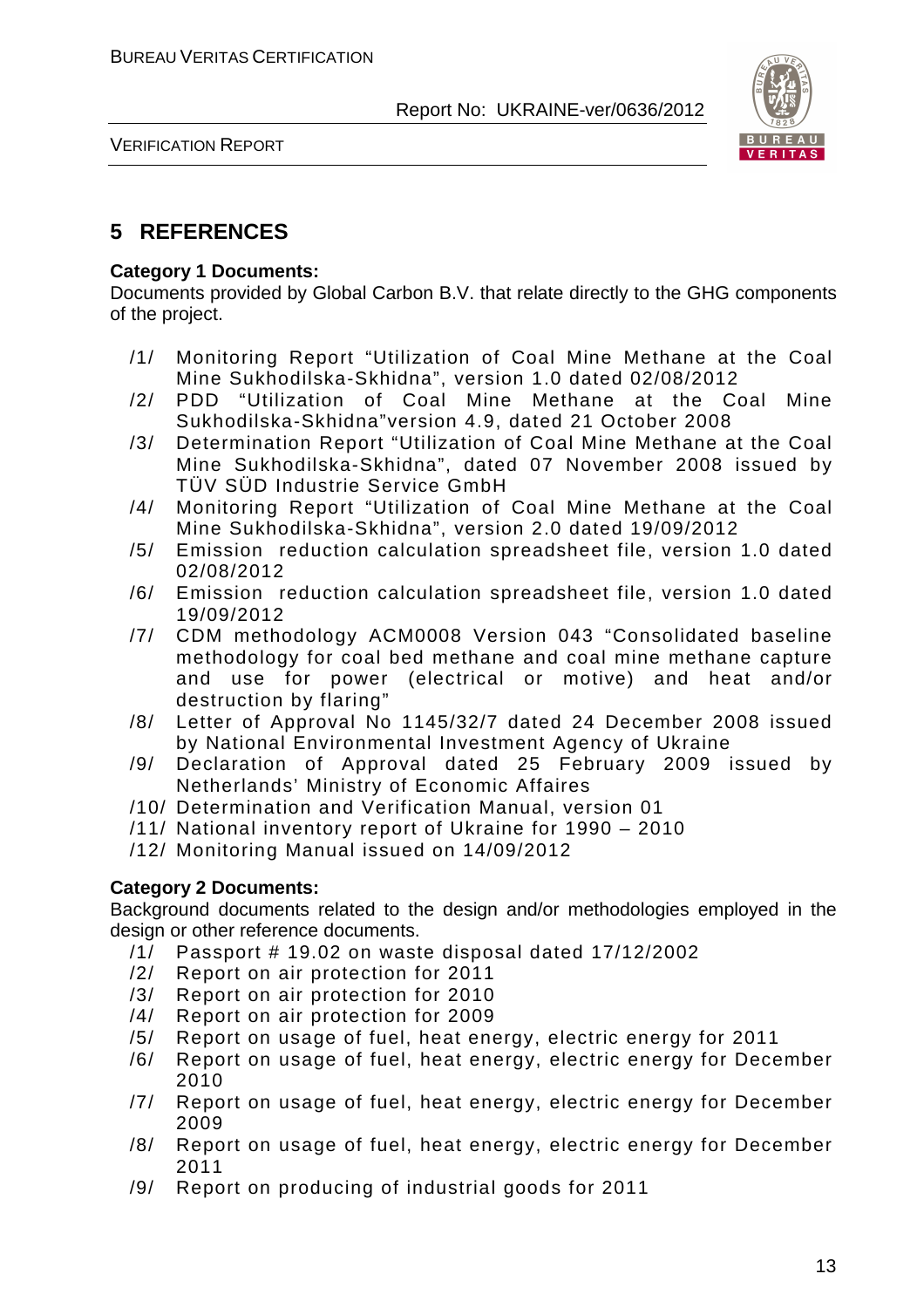



- /10/ Passport on gas analyzer type АГ-0012, serial # 940
- /11/ Passport on gas analyzer type АГ-0012, serial # 880
- /12/ Logbook on vacuum water-packed pump type ВВН2-150М, serial # 23010/1
- /13/ Quality certificate on vacuum water-packed pump type ВВН2- 150М, serial # 23010/1
- /14/ Logbook on vacuum water-packed pump type ВВН2-150М, serial # 071
- /15/ Book on performance records of vacuum-pump house# 1,2
- /16/ Report on producing of industrial goods for 2010
- /17/ Passport on ventilator type ВЦД, serial # 030203
- /18/ Passport on mine lifting machine, serial # 2096
- /19/ Passport on ventilator type ВЦД 31.5 М2С, serial # 93011
- /20/ Passport on ventilator type  $B\overline{A}A 47,5$  Y, serial # 8701012
- /21/ Passport on ventilator type ВДД 47,5 У, serial # 8701011
- /22/ Passport on ventilator type ВЦД 31.5 М2С, serial # 930211
- $/23/$  Passport on ventilator type ВЦД 31.5 M2, serial # 030102
- /24/ Passport on mine machine with gear type ЦО2-220, і-10,5
- /25/ Passport on mine lifting machine, serial # 913
- /26/ Passport on mine lifting machine, serial # 1609
- /27/ Passport on mine lifting machine, serial # 2076
- /28/ Information on mined coal dated 30/06/2012
- /29/ Information on mined coal dated 17/06/2012
- /30/ Information on mined coal dated 15/05/2012
- /31/ Information on mined coal dated 23/04/2012
- /32/ Passport on steam boiler, serial # 44646
- /33/ Quality certificate on boiler, serial # 12099
- /34/ Quality certificate issued by producer on decontamination machine type GBH 1/89/12
- /35/ Permit # 2244.06.30-29.52.1 on operational start of facility
- /36/ Logbook on drifter, serial # 11916
- /37/ Logbook on drifter, serial # 11915
- /38/ Logbook on drifter, serial # 11914
- /39/ Logbook on drifter, serial # 11902
- /40/ Logbook on drifter, serial # 11913
- /41/ Logbook on drifter, serial # 18205
- /42/ Logbook on drifter, serial # 10642
- /43/ Logbook on drifter, serial # 2405
- /44/ Permission # 171.03.30-29.52.1 on usage of production facilities
- /45/ Logbook on drifter type СБГ-1М, serial # 2540
- /46/ Logbook on drifter type СБГ-1М, serial # 2559
- /47/ Permit # 2335.05.30-29.52.1 on operational start of facility
- /48/ Quality certificate on boiler, serial # 5730
- /49/ Permit # 0715.07.14-45.21.1 on conducting work with high risk for the health
- /50/ Passport on boiler serial # 45807
- /51/ Logbook of boiler # 6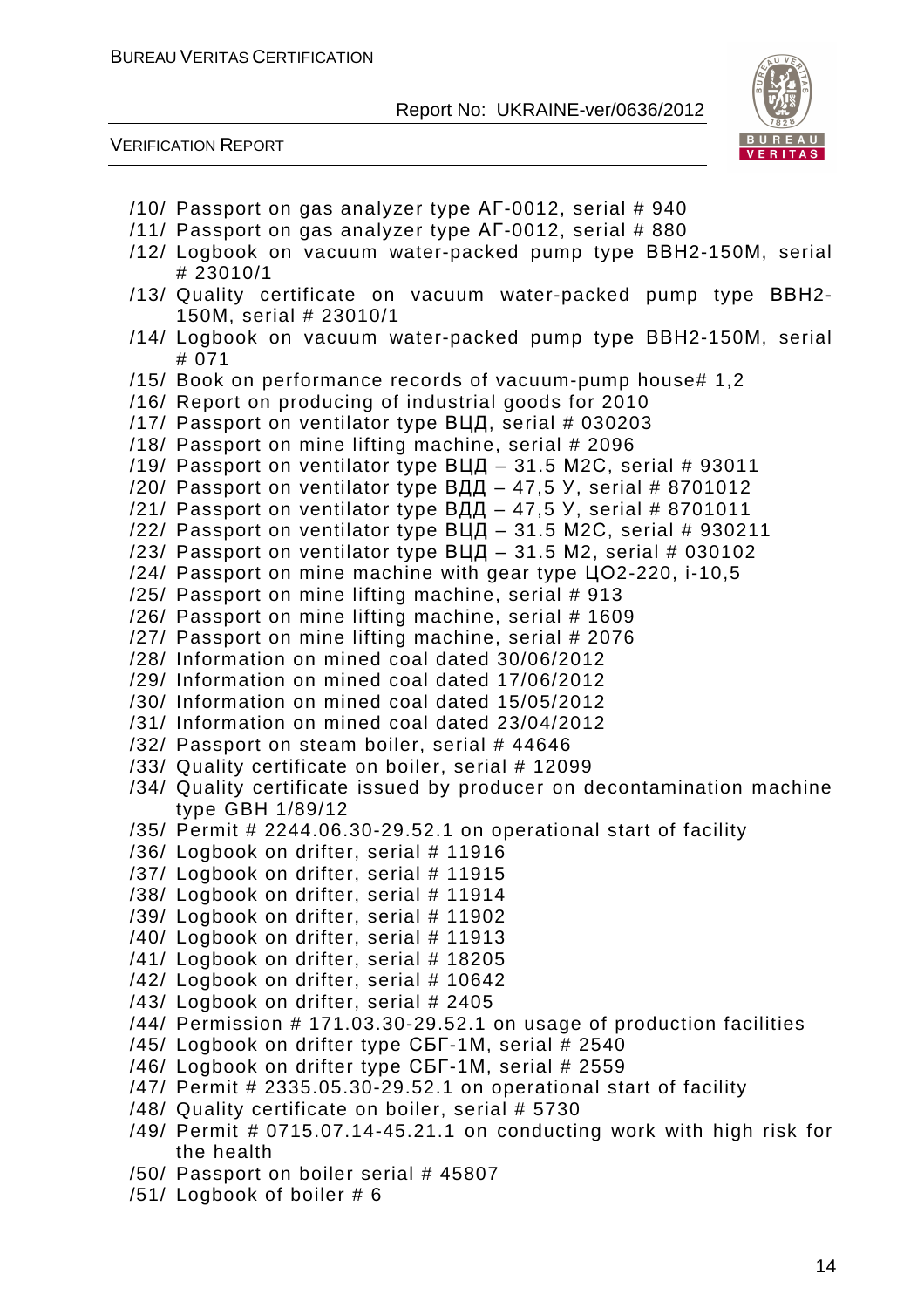

VERIFICATION REPORT

/52/ Photo – pump type КВН 1,5 .50 № 3 /53/ Photo – gas collector for decontamination /54/ Photo – pump type КВН 1,5 .50 № 2  $/55/$  Photo – vacuum pump type KBH 50/1,5, serial # 00028 /56/ Photo – induction motor type ВАО2, serial # 51421 /57/ Photo– control box, serial # 187 /58/ Instruction on labor protection for 2009 /59/ Photo level analyzer type СУ200 МАИ /60/ Photo – temperature meter, serial # 4696 (last calibration date second quarter of 2012) /61/ Logbook on gas boiler type КЕ 10/14С /62/ Photo – boiler house monitoring system /63/ Photo – gas detector panel, type ЩИТ-3 /64/ Photo - scheme of gas supply /65/ Phot – regime map on boiler type КЕ-10-14 /66/ Photo – gas analyzer type ГАММА - 100 /67/ Photo – pressure transmitter type Сапфир 22Д, serial # 568830  $/68/$  Photo – pressure meter type Сапфир, serial # 014573 /69/ Photo – pressure transmitter type Сапфир 22Д, serial # 464228 /70/ Photo – pressure meter type Метран, serial # 207581  $/71/$  Photo – pressure meter type Merpah, serial # 307567 /72/ Passport on boiler type КЕ 10/14, serial # 2793 /73/ Permit № 505.06.09 – 40.30.0 on continuation of carrying-out of work with high risk for the health /74/ Working commission acceptance certificate dated 15/05/2012 on final completion /75/ Passport on boiler type KE 10/14, serial # 7948 /76/ Permit # 4411470700-13 dated 19/05/2011 on stationary sources air pollution /77/ Permit # 4411470700-13 dated 05/11/2008 on stationary sources air pollution /78/ Permit # 4411470700-14 dated 19/05/2011 on stationary sources air pollution /79/ Permit # 4411470700-16 dated 19/05/2011 on stationary sources air pollution /80/ Permit # 4411470700-12 dated 19/05/2011 on stationary sources air pollution /81/ Report on air protection for 2nd quarter of 2012 /82/ Report on air protection for  $1<sup>st</sup>$  quarter of 2012 /83/ Report on air protection for 2011 /84/ Report on air protection for 3rd quarter of 2012 /85/ Report on air protection for 2011 /86/ Measuring equipment calibration certificate # 1485 dated  $21/05/2012$  on gas analyzer type  $\sqrt{24/100}$ , serial # 418 /87/ Measuring equipment calibration certificate # 1485 dated 15/02/2011 on gas analyzer type Гамма – 100, serial # 294 /88/ Measuring equipment calibration certificate # 4557 dated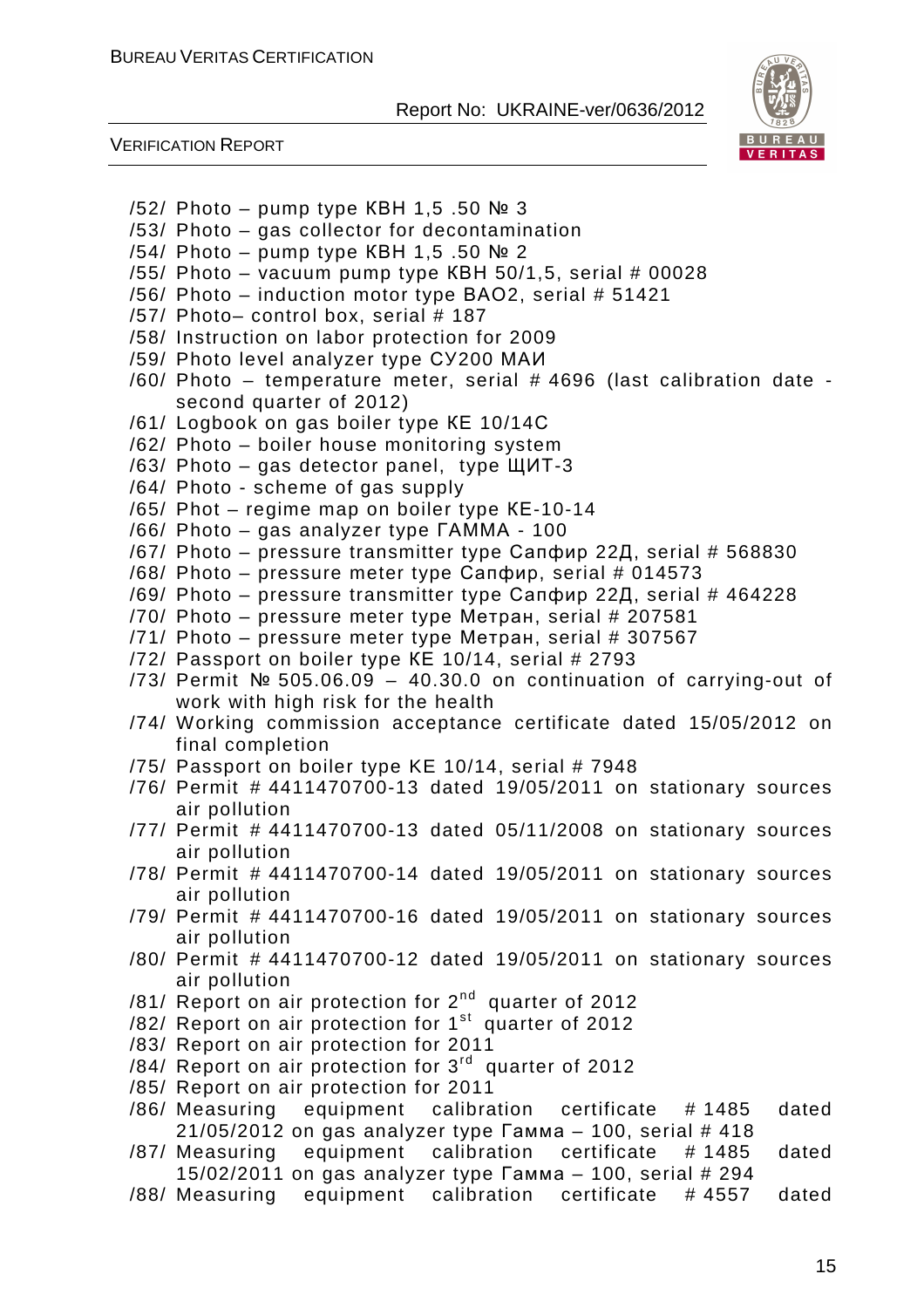

VERIFICATION REPORT

19/12/2011 on gas analyzer type Гамма – 100, serial # 302

- /89/ Measuring equipment calibration certificate # 782 dated 19/12/2011 on resistance temperature detector type ТСПУ – 002, serial # 4617
- /90/ Measuring equipment calibration certificate # 2425 dated 19/12/2011 on resistance temperature detector type ТСПУ – 002, serial # 5276
- /91/ Measuring equipment calibration certificate # 782 dated 19/12/2011 on resistance temperature detector type ТСПУ – 002, serial # 4617
- /92/ Measuring equipment calibration certificate # 939 dated  $21/10/2011$  on interferometer type ШИ - 12, serial # 600515
- /93/ Measuring equipment calibration certificate # 420 dated  $26/04/2012$  on interferometer type ШИ - 12, serial # 700783
- /94/ Passport on pressure meter type Метран 100, serial # 307567
- /95/ Measuring equipment calibration certificate # 49 valid till 20/04/2011 on resistance temperature meter ТКП – 100, serial # 4696
- /96/ Passport on pressure meter type Сапфир 22, serial # 703568
- /97/ Passport on pressure meter type  $Canqmp 22$ , serial # 339358
- /98/ Passport on pressure meter type Сапфир 22, serial # 464228
- /99/ Agreement with energy supply company # 4 dated 05/12/2003
- /100/Quality certificate on methane dated 28/10/2011
- $/101$  Agreement # 1931010763 on creation of scientific and technical goods
- /102/Quality certificate on methane dated 23/11/2010
- $/103$  Agreement  $#$  4129 on conducting of metrological works dated 23/01/2012
- /104 Inquiry on amount of methane used by boilers for 2012
- /105 Inquiry on amount of methane used by boilers for 2011
- /106 Inquiry on amount of methane used by boilers for 2010

#### **Persons interviewed:**

List persons interviewed during the verification or persons that contributed with other information that are not included in the documents listed above.

- /1/ Yana Pushkar leading engineer for JI projects of lease enterprise "Sukhodilska-Skhidna Coal Mine".
- /2/ Iurii Petruk JI consultant of Global Carbon B.V.
- /3/ Antipov Vladislav leader of carbon content projects, representative of Metinvest Holding
- /4/ Rvacheva Elena operative of gas-fired boiler, "Sukhodilska-Skhidna Coal Mine"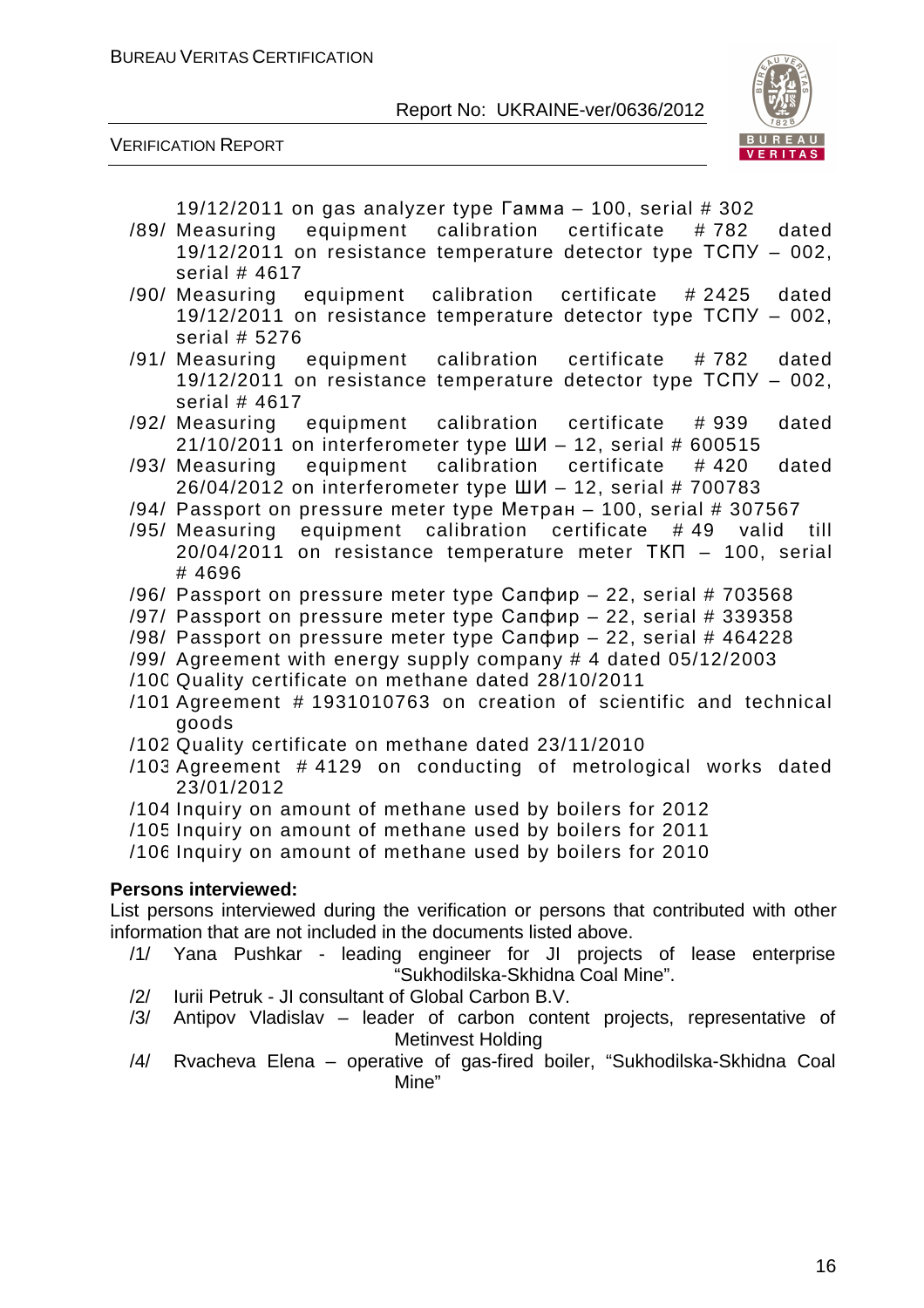

VERIFICATION REPORT

APPENDIX A: VERIFICATION PROTOCOL

#### **BUREAU VERITAS CERTIFICATION HOLDING SAS**

**Check list for verification, according to the JOINT IMPLEMENTATION DETERMINATION AND VERIFICATION MANUAL (Version 01)** 

| <b>DVM</b>     | <b>Check Item</b>                            | <b>Initial finding</b>                                                                    | <b>Draft</b>      | <b>Final</b>     |
|----------------|----------------------------------------------|-------------------------------------------------------------------------------------------|-------------------|------------------|
| <b>Paragra</b> |                                              |                                                                                           | <b>Conclusio</b>  | <b>Conclusio</b> |
| ph             |                                              |                                                                                           | $\mathsf{n}$      | $\mathsf{n}$     |
|                | <b>Project approvals by Parties involved</b> |                                                                                           |                   |                  |
| 90             | Has the DFPs of at least one Party           |                                                                                           | CAR01             | OK               |
|                | involved, other than the host Party,         | CAR01                                                                                     | CAR <sub>02</sub> |                  |
|                | issued a written project approval when       | Please add in section A.3 information on LoAs                                             |                   |                  |
|                | submitting the first verification report to  | issued by host Party and by the Party of buyer                                            |                   |                  |
|                | the secretariat for publication in           |                                                                                           |                   |                  |
|                | accordance with paragraph 38 of the JI       | CAR <sub>02</sub>                                                                         |                   |                  |
|                | guidelines, at the latest?                   | Please specify sectoral scope of the project as per                                       |                   |                  |
|                |                                              |                                                                                           |                   |                  |
|                |                                              | http://ji.unfccc.int/JIITLProject/DB/3ZB2MAIQDXW                                          |                   |                  |
|                |                                              | 59TH4RXNN2JLBQR0VL8/details                                                               |                   |                  |
|                |                                              | or clarify why sectoral scopes on UNFCCC                                                  |                   |                  |
|                |                                              | website differ from that stated in MR                                                     |                   |                  |
| 91             | Are all the written project approvals by     | Yes, all the written project approvals by Parties                                         | <b>OK</b>         | <b>OK</b>        |
|                | Parties involved unconditional?              | involved are unconditional                                                                |                   |                  |
|                | <b>Project implementation</b>                |                                                                                           |                   |                  |
|                |                                              |                                                                                           |                   |                  |
| 92             |                                              | Has the project been implemented in $\vert$ All intended deviations were discussed in the |                   |                  |
|                | accordance with the PDD regarding            | Second Periodic JI Monitoring Report and were                                             | <b>OK</b>         | OK               |
|                | which the determination has been             | verified and approved by the AIE.                                                         |                   |                  |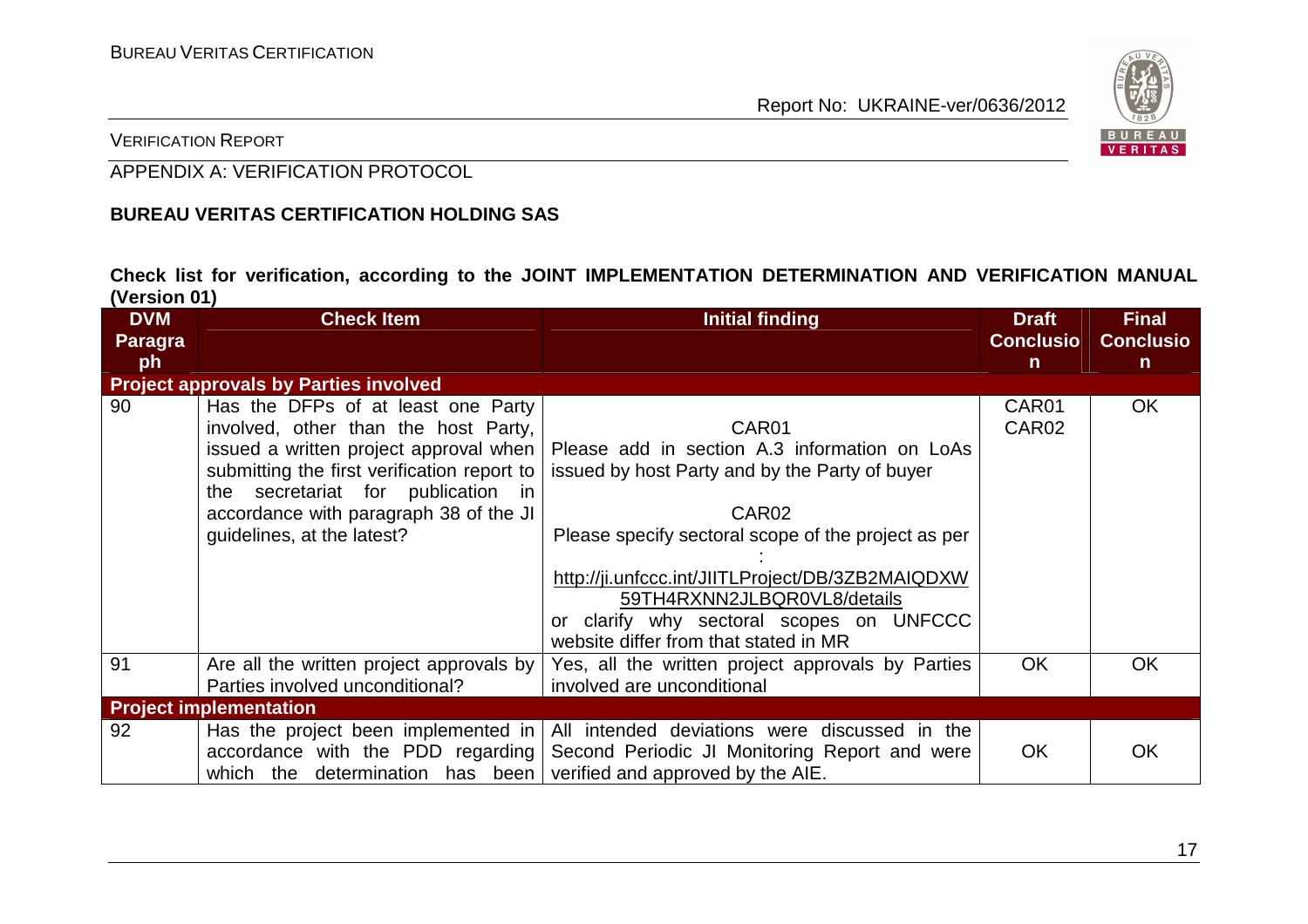

|                                    |                                                                                                                                                                                                                                                                                                                                                                         |                                                                                                                                                                                                                                                                                                                              |                                                  | VERIIAS <sub>I</sub>                             |
|------------------------------------|-------------------------------------------------------------------------------------------------------------------------------------------------------------------------------------------------------------------------------------------------------------------------------------------------------------------------------------------------------------------------|------------------------------------------------------------------------------------------------------------------------------------------------------------------------------------------------------------------------------------------------------------------------------------------------------------------------------|--------------------------------------------------|--------------------------------------------------|
| <b>DVM</b><br><b>Paragra</b><br>ph | <b>Check Item</b>                                                                                                                                                                                                                                                                                                                                                       | <b>Initial finding</b>                                                                                                                                                                                                                                                                                                       | <b>Draft</b><br><b>Conclusio</b><br>$\mathsf{n}$ | <b>Final</b><br><b>Conclusio</b><br>$\mathsf{n}$ |
|                                    | deemed final and is so listed on the<br><b>UNFCCC JI website?</b>                                                                                                                                                                                                                                                                                                       | New CMM boiler has been implemented on<br>15/11/2011. The CMM monitoring system of the<br>new boiler consists of temperature, pressure and<br>concentration sensors (common for the two CMM<br>boilers), flow meter and a computing unit (common<br>for the two CMM boilers) to obtain the normalized8<br>value of CMM flow. |                                                  |                                                  |
| 93                                 | What is the status of operation of the<br>project during the monitoring period?                                                                                                                                                                                                                                                                                         | The project has been operating during all<br>monitoring period                                                                                                                                                                                                                                                               | <b>OK</b>                                        |                                                  |
|                                    | <b>Compliance with monitoring plan</b>                                                                                                                                                                                                                                                                                                                                  |                                                                                                                                                                                                                                                                                                                              |                                                  |                                                  |
| 94                                 | Did the monitoring occur in accordance<br>with the monitoring plan included in the<br>PDD regarding which the determination<br>has been deemed final and is so listed<br>on the UNFCCC JI website?                                                                                                                                                                      | There are no deviations to the monitoring plan<br>since last verification.                                                                                                                                                                                                                                                   | <b>OK</b>                                        | <b>OK</b>                                        |
| 95(a)                              | For calculating the emission reductions<br>or enhancements of net removals, were<br>key factors, e.g. those listed in 23 (b)<br>(i)-(vii) above, influencing the baseline<br>emissions or net removals and the<br>activity level of the project and the<br>emissions or removals as well as risks<br>associated with the project taken into<br>account, as appropriate? | The exhaustive description and justification of the<br>key factors is provided in Section B.1. of the PDD<br>version 4.9. dated 21 October 2008 which is<br>deemed final.                                                                                                                                                    | OK                                               | <b>OK</b>                                        |
| 95(b)                              |                                                                                                                                                                                                                                                                                                                                                                         | Are data sources used for calculating   Yes, all data sources used for calculating emission                                                                                                                                                                                                                                  | <b>OK</b>                                        | OK                                               |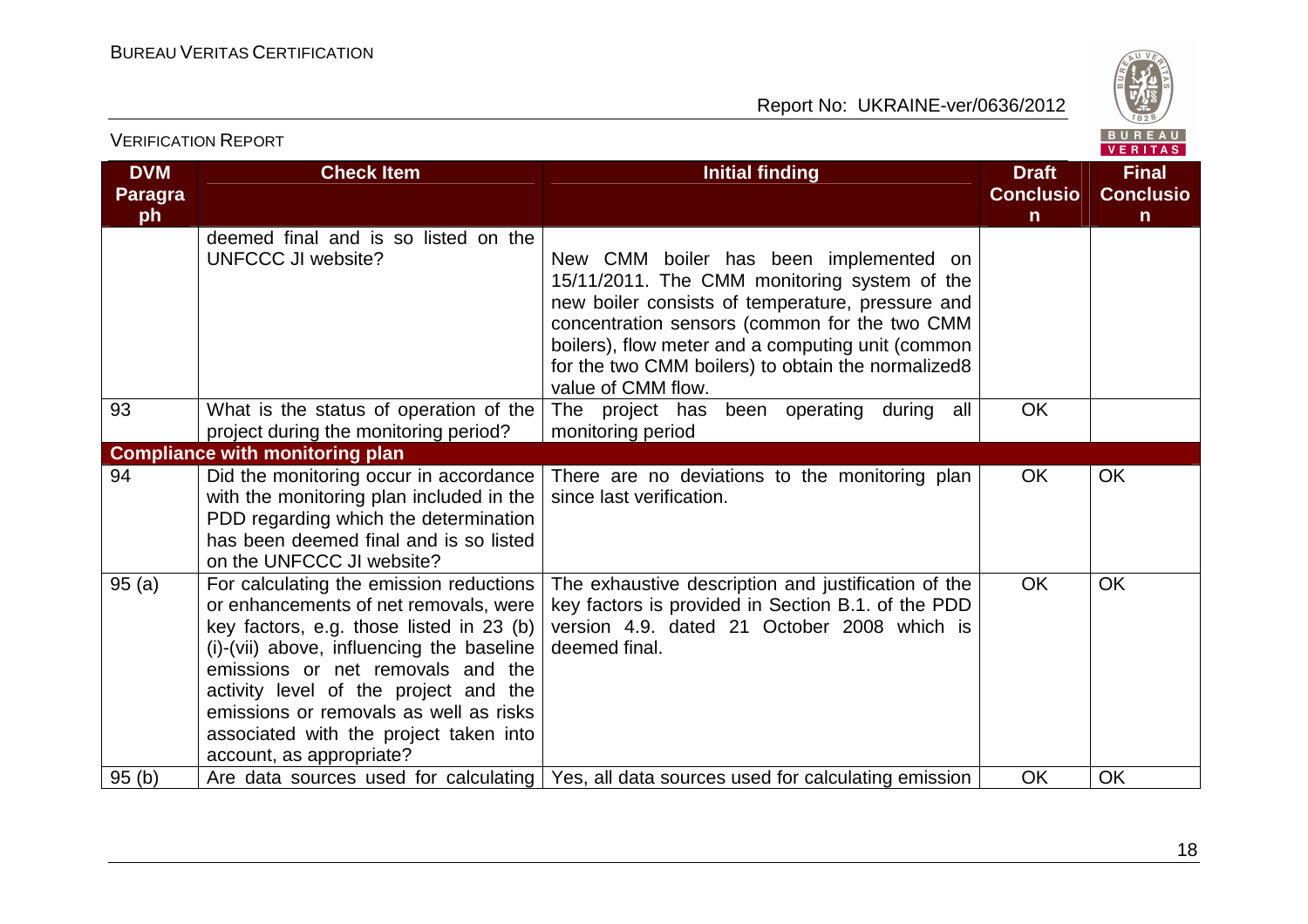

| <b>DVM</b><br><b>Paragra</b><br>ph | <b>Check Item</b>                                                                                                                                                                                                                                                                                 | <b>Initial finding</b>                                                                                                                                                                                                                                                                                                                                                                                                                                                                                                                                | <b>Draft</b><br><b>Conclusio</b><br>$\mathsf{n}$ | <b>Final</b><br><b>Conclusio</b><br>n |
|------------------------------------|---------------------------------------------------------------------------------------------------------------------------------------------------------------------------------------------------------------------------------------------------------------------------------------------------|-------------------------------------------------------------------------------------------------------------------------------------------------------------------------------------------------------------------------------------------------------------------------------------------------------------------------------------------------------------------------------------------------------------------------------------------------------------------------------------------------------------------------------------------------------|--------------------------------------------------|---------------------------------------|
|                                    | emission reductions or enhancements<br>of net removals clearly identified,<br>reliable and transparent?                                                                                                                                                                                           | reduction are clearly identified, reliable and<br>transparent.                                                                                                                                                                                                                                                                                                                                                                                                                                                                                        |                                                  |                                       |
| 95 (c)                             | Are emission factors, including default<br>emission factors, if used for calculating<br>reductions<br>the<br>emission<br>or<br>of l<br>enhancements<br>net<br>removals,<br>selected<br>by<br>carefully<br>balancing<br>accuracy and reasonableness, and<br>appropriately justified of the choice? | Emission factors, including default emission<br>factors are presented in Section B.2.1. of the MR.<br>CAR <sub>03</sub><br>FAR 01. (from previous verification) In order to<br>meet the JISC requirements on data saving and<br>archiving, an Order on archiving of all project<br>related documentation for two years after the last<br>ERU transmission should be developed and<br>included to the Emission Monitoring Manual. All<br>persons responsible for data collection and<br>monitoring should be aware of the provisions of<br>this Order. | CAR03                                            | OK                                    |
| 95 (d)                             | calculation<br>the<br>of<br>emission<br>ls.<br>reductions or enhancements of net<br>removals<br>based<br>conservative<br>on<br>assumptions and the most plausible<br>scenarios in a transparent manner?                                                                                           | Yes, the calculation of emission reductions of net<br>removals is based on conservative assumption<br>and the most plausible scenarios in a transparent<br>manner.<br>CL <sub>01</sub><br>Please clarify why normal condition for methane is<br>taken not 20°C, but 0°C.<br>CAR <sub>04</sub><br>Please provide reference in MR on source that                                                                                                                                                                                                        | CL <sub>01</sub><br>CAR04<br>CAR05               | <b>OK</b>                             |

VERIFICATION REPORT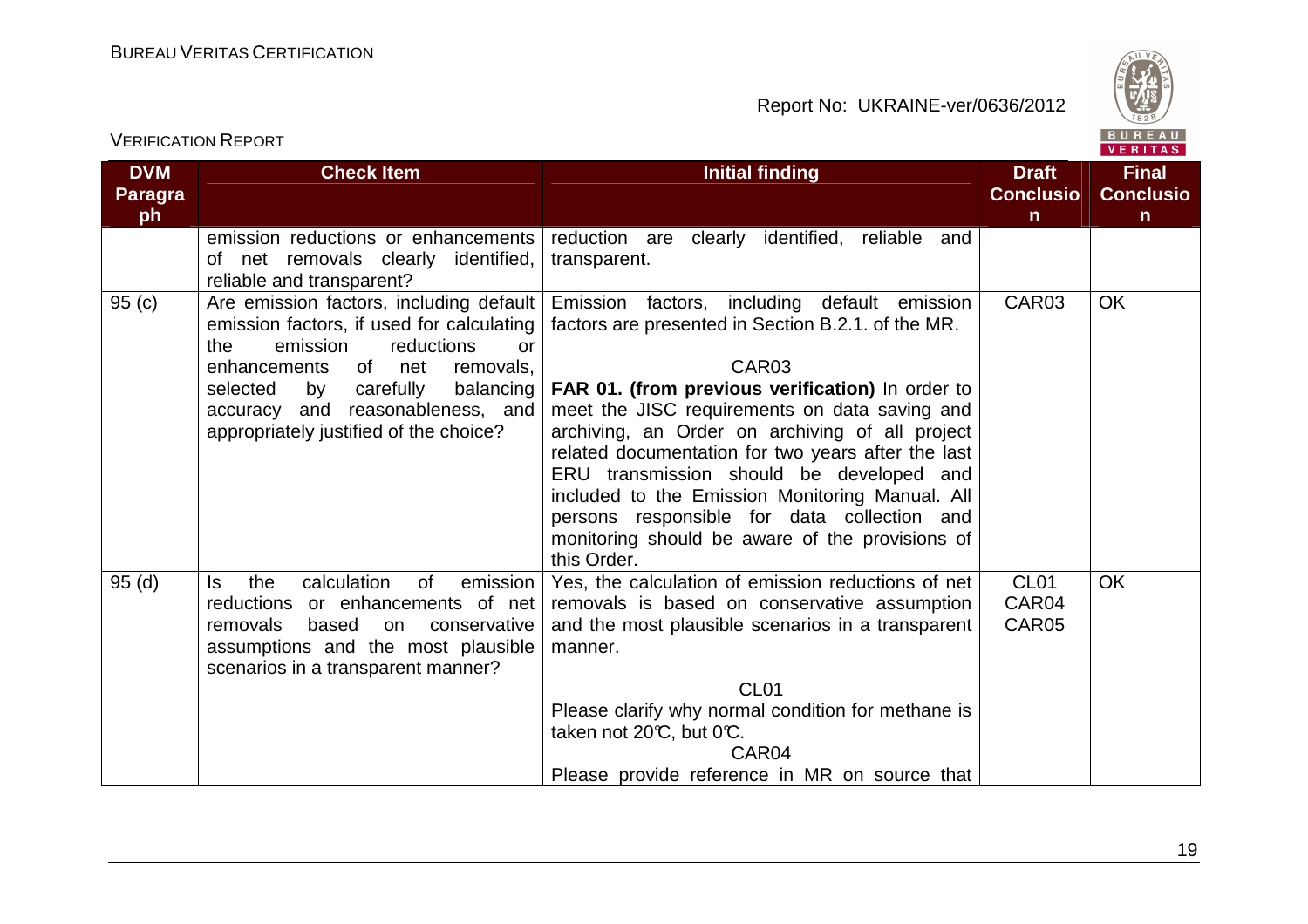

|                                    | <b>VERIFICATION REPORT</b>                                                                                                                                                                                                                                                                                                       |                                                                                                                                                                                                                                                |                                                  | B U R E A U  <br><b>VERITAS</b>                  |
|------------------------------------|----------------------------------------------------------------------------------------------------------------------------------------------------------------------------------------------------------------------------------------------------------------------------------------------------------------------------------|------------------------------------------------------------------------------------------------------------------------------------------------------------------------------------------------------------------------------------------------|--------------------------------------------------|--------------------------------------------------|
| <b>DVM</b><br><b>Paragra</b><br>ph | <b>Check Item</b>                                                                                                                                                                                                                                                                                                                | <b>Initial finding</b>                                                                                                                                                                                                                         | <b>Draft</b><br><b>Conclusio</b><br>$\mathsf{n}$ | <b>Final</b><br><b>Conclusio</b><br>$\mathsf{n}$ |
|                                    |                                                                                                                                                                                                                                                                                                                                  | contains physical values of methane.<br>CAR <sub>05</sub><br>Reference to previous MR method of calculation is<br>not sufficient source for current verification. Please<br>provide full calculation procedure in actual excel<br>spreadsheet. |                                                  |                                                  |
|                                    | Applicable to JI SSC projects only                                                                                                                                                                                                                                                                                               |                                                                                                                                                                                                                                                |                                                  |                                                  |
| 96                                 | Is the relevant threshold to be classified<br>as JI SSC project not exceeded during<br>the monitoring period on an annual<br>average basis?<br>If the threshold is exceeded, is the<br>maximum emission reduction level<br>estimated in the PDD for the JI SSC<br>project or the bundle for the monitoring<br>period determined? | N/A                                                                                                                                                                                                                                            | N/A                                              | N/A                                              |
|                                    | Applicable to bundled JI SSC projects only                                                                                                                                                                                                                                                                                       |                                                                                                                                                                                                                                                |                                                  |                                                  |
| 97(a)                              | Has the composition of the bundle not $\vert$ N/A<br>changed from that is stated in F-JI-<br><b>SSCBUNDLE?</b>                                                                                                                                                                                                                   |                                                                                                                                                                                                                                                | N/A                                              | N/A                                              |
| 97 <sub>(b)</sub>                  | If the determination was conducted on<br>the basis of an overall monitoring plan,<br>have the project participants submitted<br>a common monitoring report?                                                                                                                                                                      | N/A                                                                                                                                                                                                                                            | N/A                                              | N/A                                              |
| 98                                 | If the monitoring is based on a<br>monitoring plan that provides for                                                                                                                                                                                                                                                             | N/A                                                                                                                                                                                                                                            | N/A                                              | N/A                                              |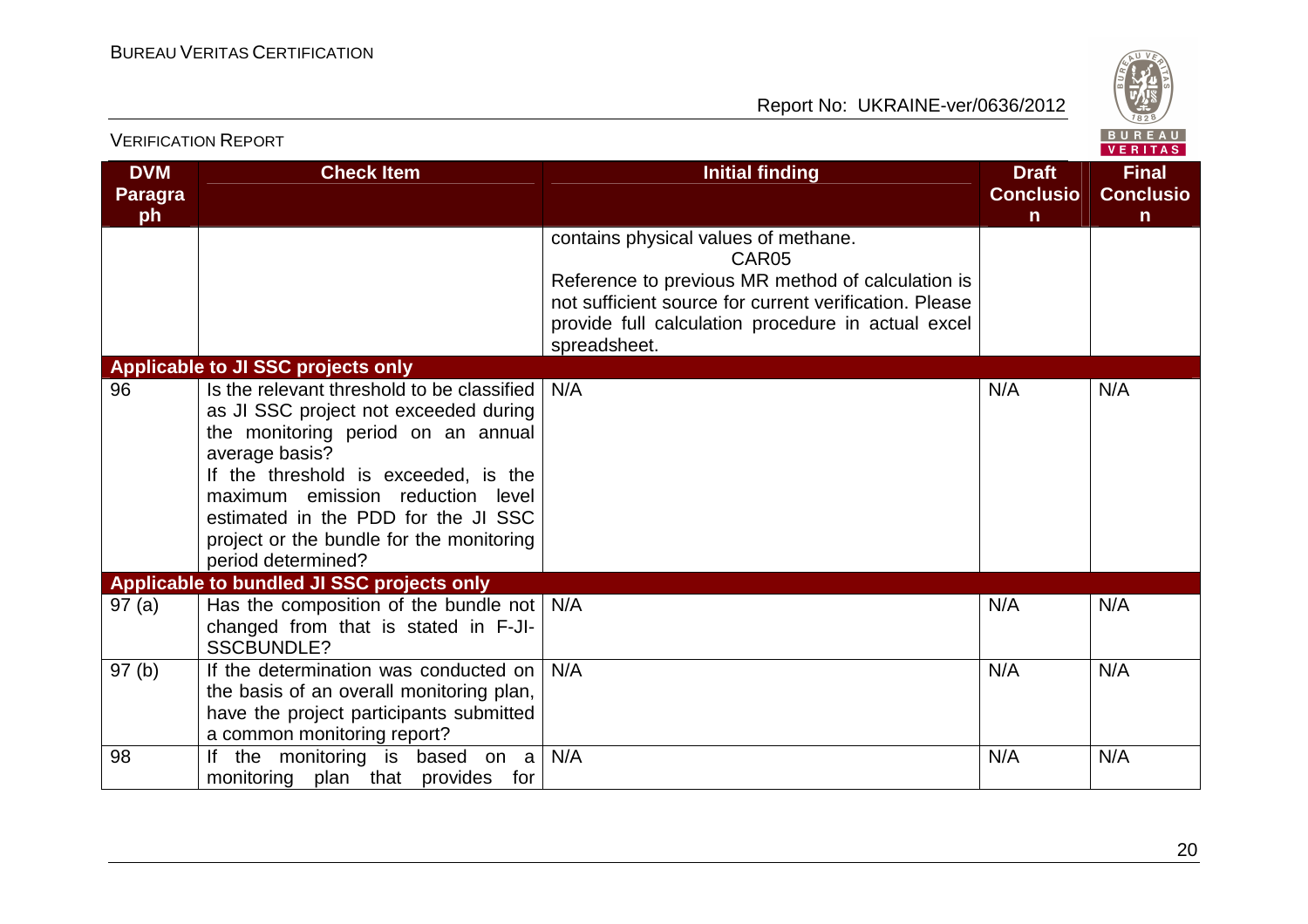

| <b>VERIFICATION REPORT</b>         |                                                                                                                                                                                                                                                                                              |                                                                                                                                                             |                                                    | BUREAU<br><b>VERITAS</b>                         |
|------------------------------------|----------------------------------------------------------------------------------------------------------------------------------------------------------------------------------------------------------------------------------------------------------------------------------------------|-------------------------------------------------------------------------------------------------------------------------------------------------------------|----------------------------------------------------|--------------------------------------------------|
| <b>DVM</b><br><b>Paragra</b><br>ph | <b>Check Item</b>                                                                                                                                                                                                                                                                            | <b>Initial finding</b>                                                                                                                                      | <b>Draft</b><br><b>Conclusio</b><br>$\mathsf{n}$   | <b>Final</b><br><b>Conclusio</b><br>$\mathsf{n}$ |
|                                    | overlapping monitoring periods, are the<br>monitoring periods per component of<br>the project clearly specified in the<br>monitoring report?<br>Do the monitoring periods not overlap<br>with those for which verifications were<br>already deemed final in the past?                        |                                                                                                                                                             |                                                    |                                                  |
|                                    | <b>Revision of monitoring plan</b>                                                                                                                                                                                                                                                           |                                                                                                                                                             |                                                    |                                                  |
|                                    | Applicable only if monitoring plan is revised by project participant                                                                                                                                                                                                                         |                                                                                                                                                             |                                                    |                                                  |
| 99(a)                              | Did the project participants provide an $N/A$<br>appropriate<br>justification<br>for<br>the<br>proposed revision?                                                                                                                                                                            |                                                                                                                                                             | N/A                                                | N/A                                              |
| 99(b)                              | Does the proposed revision improve<br>the accuracy and/or applicability of<br>information collected compared to the<br>original<br>monitoring<br>plan<br>without<br>changing conformity with the relevant<br>regulations<br>for<br>rules<br>and<br>the<br>establishment of monitoring plans? | N/A                                                                                                                                                         | N/A                                                | N/A                                              |
| <b>Data management</b>             |                                                                                                                                                                                                                                                                                              |                                                                                                                                                             |                                                    |                                                  |
| 101 $(a)$                          | Is the implementation of data collection<br>procedures in accordance with the<br>monitoring plan, including the quality<br>control<br>quality<br>and<br>assurance<br>procedures?                                                                                                             | CAR06<br>Please for all figures 1-3 in the MR provide full<br>description of items described on them.<br>CAR07<br>There is gap in references numbering from | CAR06<br>CAR07<br>CAR08<br>CAR09<br>CAR10<br>CAR11 | <b>OK</b>                                        |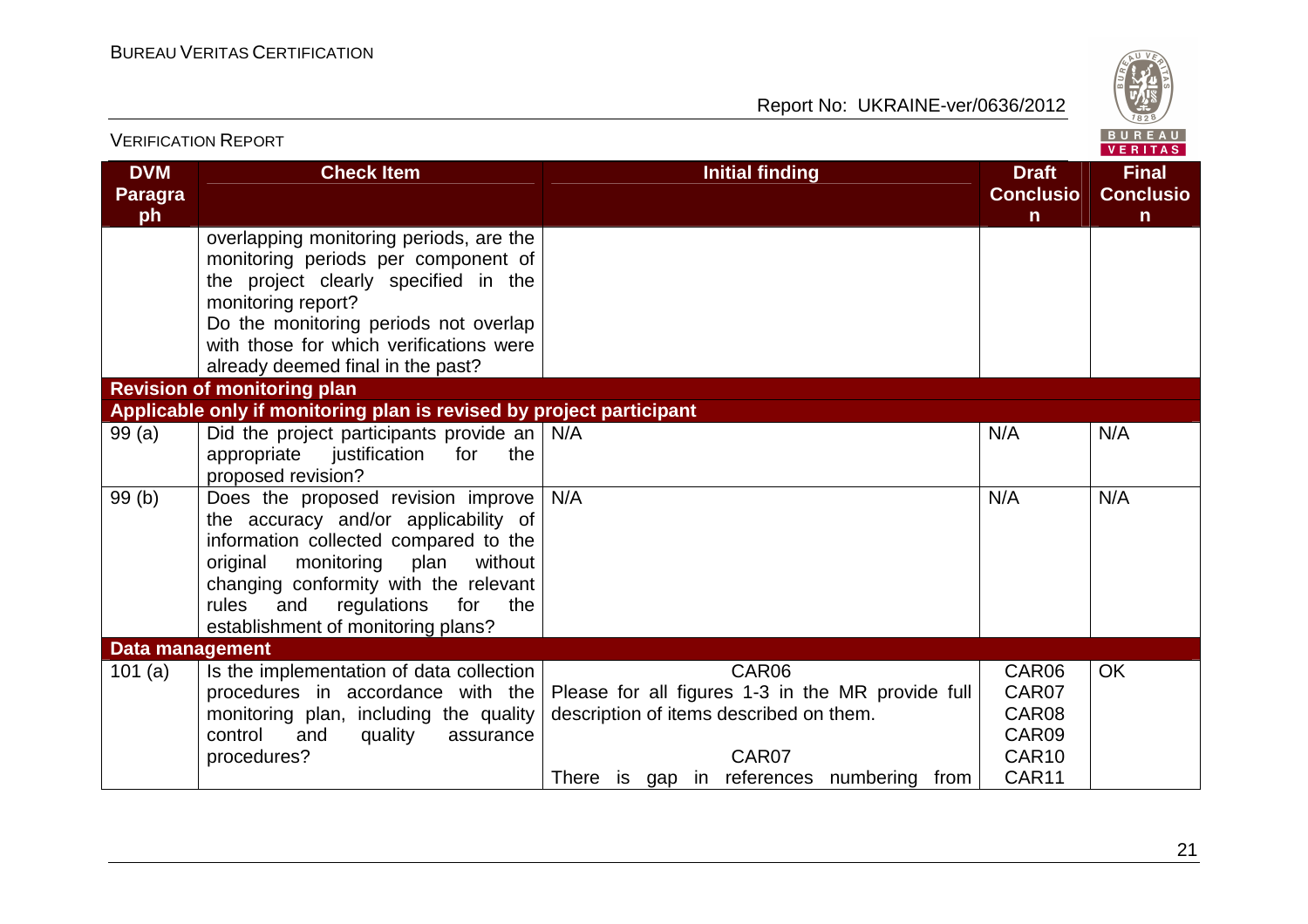

|                                    |                                                                                                     |                                                                                                                                                                                                                                                                                                                                                                                                                                                                                                                                                      |                                                  | VERITAS                                          |
|------------------------------------|-----------------------------------------------------------------------------------------------------|------------------------------------------------------------------------------------------------------------------------------------------------------------------------------------------------------------------------------------------------------------------------------------------------------------------------------------------------------------------------------------------------------------------------------------------------------------------------------------------------------------------------------------------------------|--------------------------------------------------|--------------------------------------------------|
| <b>DVM</b><br><b>Paragra</b><br>ph | <b>Check Item</b>                                                                                   | <b>Initial finding</b>                                                                                                                                                                                                                                                                                                                                                                                                                                                                                                                               | <b>Draft</b><br><b>Conclusio</b><br>$\mathsf{n}$ | <b>Final</b><br><b>Conclusio</b><br>$\mathsf{n}$ |
|                                    |                                                                                                     | reference # 5 till reference # 8<br>CAR08<br>FAR 02 (from previous verification). The training<br>plans and procedures should be described in<br>Monitoring Manual.<br>CAR09<br>previous verification).<br>FAR 03 (from<br>Job<br>descriptions and working instructions for data<br>collection should be part of the monitoring manual.<br>CAR <sub>10</sub><br>Please provide order on creation of special<br>monitoring group.<br>CAR <sub>11</sub><br>Please provide document that supports date when<br>new boiler was implemented (15/11/2011). |                                                  |                                                  |
| 101(b)                             | the function of the monitoring<br>ls l<br>equipment, including its calibration<br>status, in order? | Yes, the function of the monitoring equipment,<br>including its calibration status, is in order<br>CAR <sub>12</sub><br><b>FAR 04</b><br>(from<br>previous verification).<br>In<br>manual a specific frequency<br>monitoring<br>0f<br>crosschecking and the staff responsible for this<br>must be provided.                                                                                                                                                                                                                                          | CAR12<br><b>CL02</b><br><b>CL03</b>              | <b>OK</b>                                        |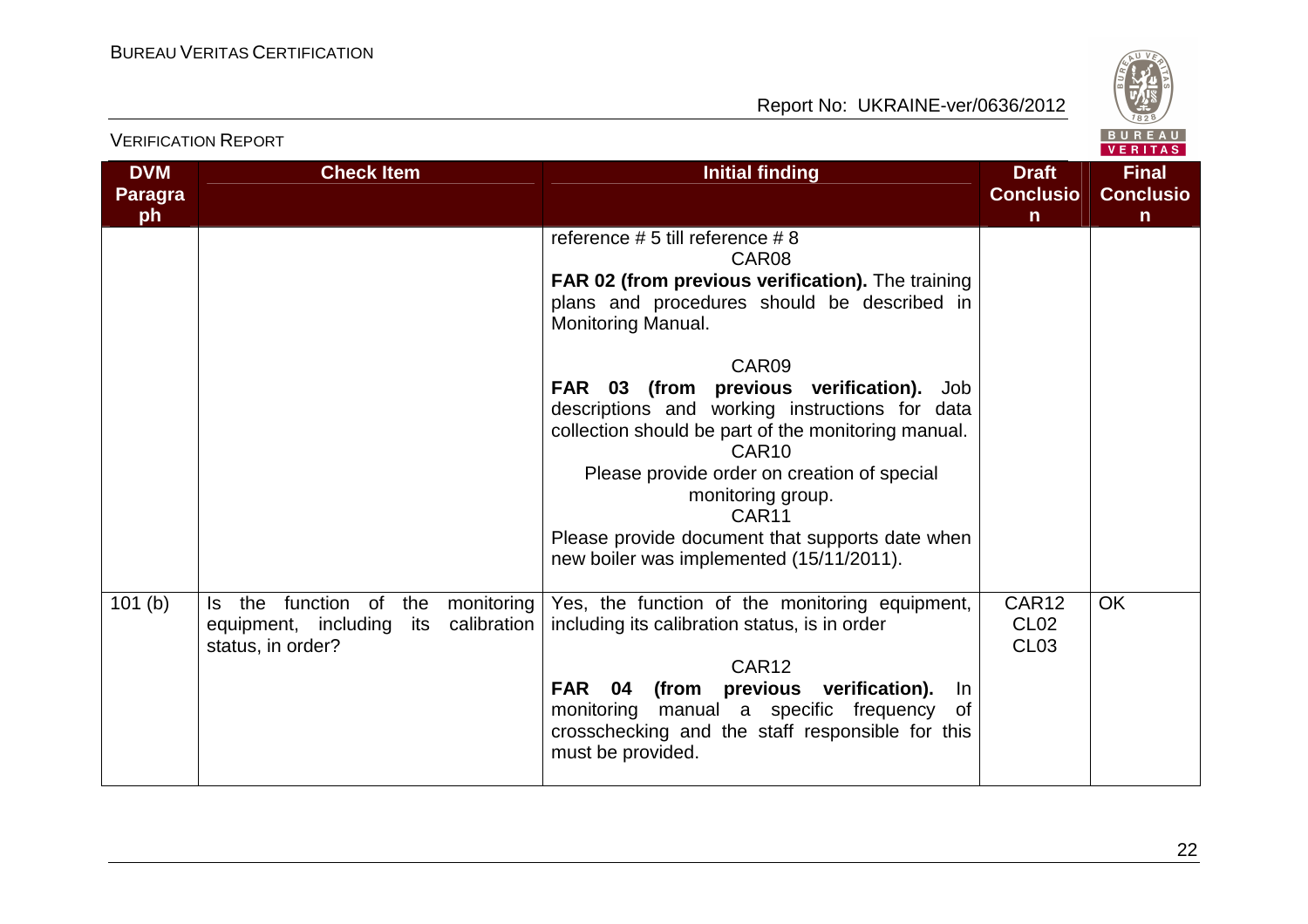

| <b>VERIFIUATIUN INEPURT</b><br>VERITAS |                                                                                                            |                                                                                                                                                                                                                                                                                                                                                                                 |                                                  |                                                  |  |
|----------------------------------------|------------------------------------------------------------------------------------------------------------|---------------------------------------------------------------------------------------------------------------------------------------------------------------------------------------------------------------------------------------------------------------------------------------------------------------------------------------------------------------------------------|--------------------------------------------------|--------------------------------------------------|--|
| <b>DVM</b><br>Paragra<br>ph            | <b>Check Item</b>                                                                                          | <b>Initial finding</b>                                                                                                                                                                                                                                                                                                                                                          | <b>Draft</b><br><b>Conclusio</b><br>$\mathsf{n}$ | <b>Final</b><br><b>Conclusio</b><br>$\mathsf{n}$ |  |
|                                        |                                                                                                            | <b>CL02</b><br>Please clarify how you are going to estimate<br>emission reduction in case if any of measuring<br>equipment is broken for some period of time.<br>CL <sub>03</sub><br>Please clarify how differential pressure sensor<br>Sapfir 22D, serial 703568 is capable of measuring<br>the quantity of methane (see Table 2 Equipment<br>used for monitoring activities). |                                                  |                                                  |  |
| 101 $(c)$                              | Are the evidence and records used for<br>monitoring<br>maintained<br>the<br>in<br>a<br>traceable manner?   | Yes, the evidence and records used for the<br>monitoring are maintained in a traceable manner.<br>CAR <sub>13</sub><br>Please correct monitoring duration in excel<br>calculation spreadsheet<br>CAR <sub>14</sub><br>Please correct date of calculation spreadsheet                                                                                                            | CAR <sub>13</sub><br>CAR14                       | <b>OK</b>                                        |  |
| $101$ (d)                              | Is the data collection and management<br>system for the project in accordance<br>with the monitoring plan? | All data will be archived electronic and paper.<br>Electronic photo copies of manual logbooks are<br>contained in the supporting document SD36.<br>CL <sub>04</sub><br>Please clarify what kind of document are SD36<br>document and other documents with abbreviation<br>$SD**$<br>CAR <sub>15</sub><br>Please provide documents on both creation of                           | CL <sub>04</sub><br>CAR <sub>15</sub>            | <b>OK</b>                                        |  |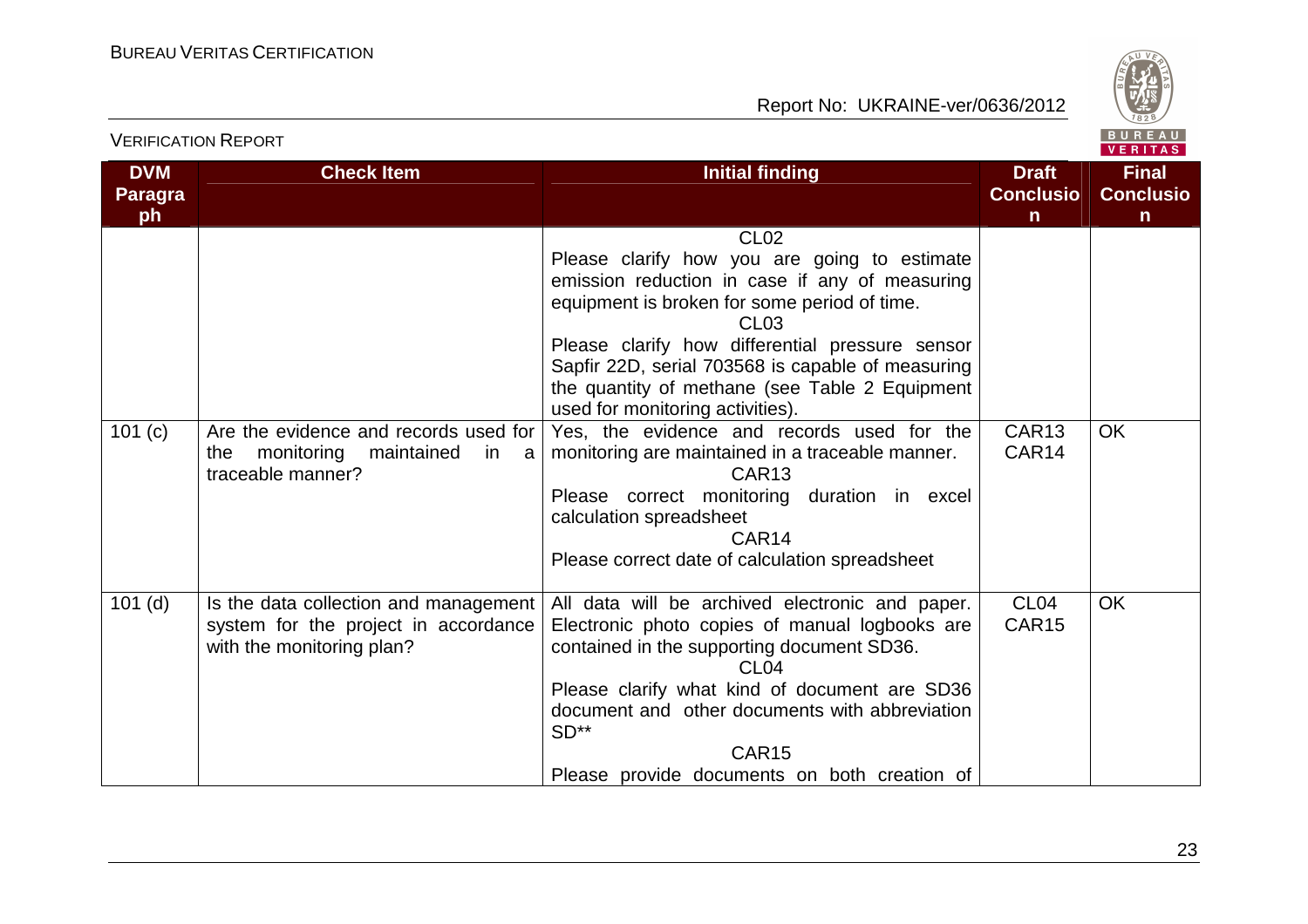

| <b>VERIFICATION REPORT</b>         |                                                                                                                                                                                                    |                                                                        |                                                  |                                                  |
|------------------------------------|----------------------------------------------------------------------------------------------------------------------------------------------------------------------------------------------------|------------------------------------------------------------------------|--------------------------------------------------|--------------------------------------------------|
| <b>DVM</b><br><b>Paragra</b><br>ph | <b>Check Item</b>                                                                                                                                                                                  | <b>Initial finding</b>                                                 | <b>Draft</b><br><b>Conclusio</b><br>$\mathsf{n}$ | <b>Final</b><br><b>Conclusio</b><br>$\mathsf{n}$ |
|                                    |                                                                                                                                                                                                    | special monitoring group and documets storage for<br>at least 2 years. |                                                  |                                                  |
|                                    | Verification regarding programmes of activities (additional elements for assessment)                                                                                                               |                                                                        |                                                  |                                                  |
| 102                                | Is any JPA that has not been added to  <br>the JI PoA not verified?                                                                                                                                | N/A                                                                    | N/A                                              | N/A                                              |
| 103                                | Is the verification based on the<br>monitoring reports of all JPAs to be<br>verified?                                                                                                              | N/A                                                                    | N/A                                              | N/A                                              |
| 103                                | verification<br>Does the<br>ensure<br>the<br>accuracy and conservativeness of the<br>emission reductions or enhancements<br>of removals generated by each JPA?                                     | N/A                                                                    | N/A                                              | N/A                                              |
| 104                                | Does the monitoring period not overlap<br>with previous monitoring periods?                                                                                                                        | N/A                                                                    | N/A                                              | N/A                                              |
| 105                                | If the AIE learns of an erroneously<br>included JPA, has the AIE informed the<br>JISC of its findings in writing?                                                                                  | N/A                                                                    | N/A                                              | N/A                                              |
|                                    | Applicable to sample-based approach only                                                                                                                                                           |                                                                        |                                                  |                                                  |
| 106                                | Does the sampling plan prepared by<br>the AIE:<br>(a) Describe its sample selection,<br>taking into<br>account that:<br>(i) For each verification that uses a<br>sample-based approach, the sample | N/A                                                                    | N/A                                              | N/A                                              |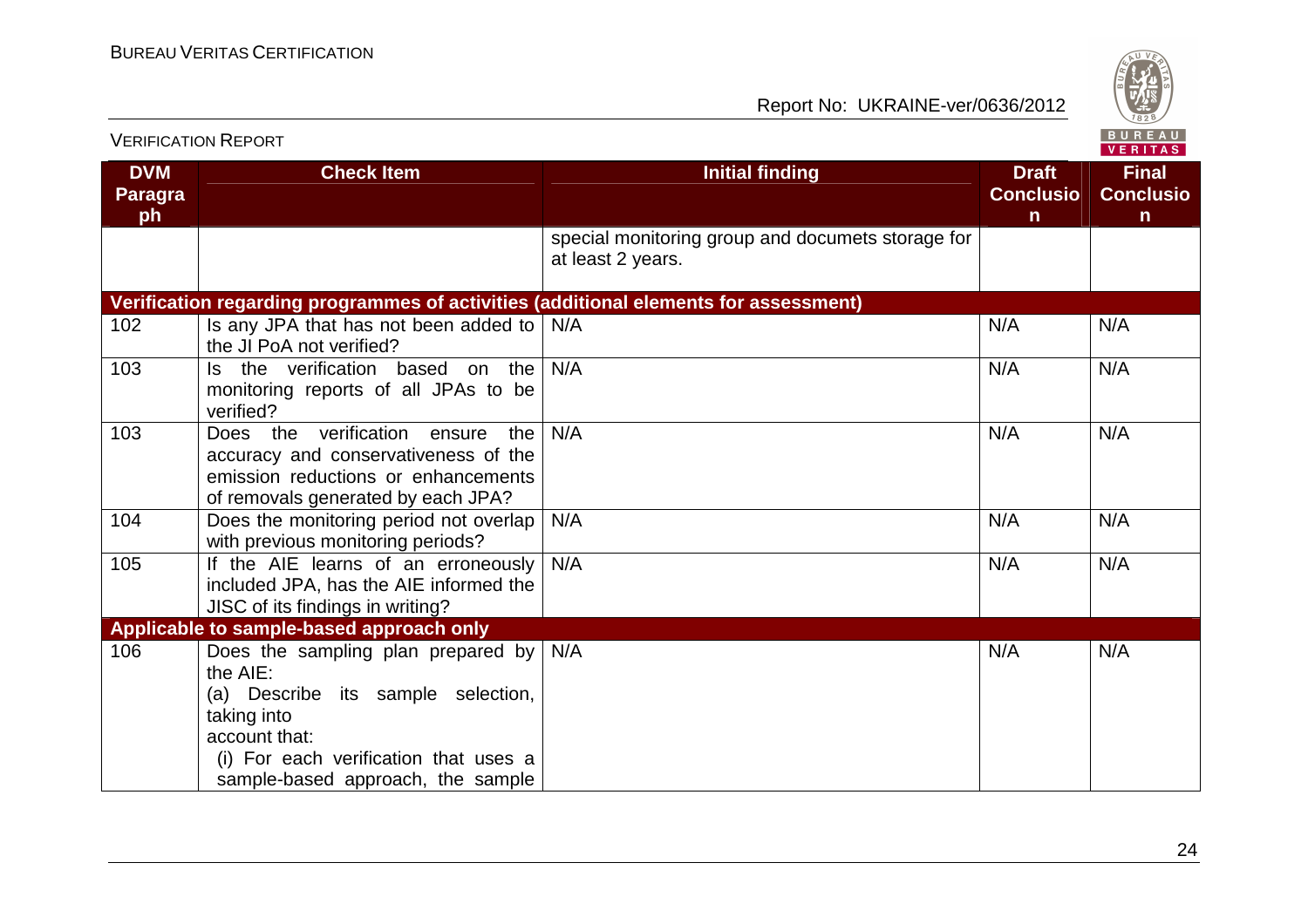

| <b>VERIFICATION REPORT</b>         |                                                                                                                                                                                                                                                                                                                                                                                                                                                                                                                                                                                                                                                                                                                                         |                        |                                                  | BUREAU<br><b>VERITAS</b>                         |
|------------------------------------|-----------------------------------------------------------------------------------------------------------------------------------------------------------------------------------------------------------------------------------------------------------------------------------------------------------------------------------------------------------------------------------------------------------------------------------------------------------------------------------------------------------------------------------------------------------------------------------------------------------------------------------------------------------------------------------------------------------------------------------------|------------------------|--------------------------------------------------|--------------------------------------------------|
| <b>DVM</b><br><b>Paragra</b><br>ph | <b>Check Item</b>                                                                                                                                                                                                                                                                                                                                                                                                                                                                                                                                                                                                                                                                                                                       | <b>Initial finding</b> | <b>Draft</b><br><b>Conclusio</b><br>$\mathsf{n}$ | <b>Final</b><br><b>Conclusio</b><br>$\mathsf{n}$ |
|                                    | shall<br>sufficiently<br>selection<br>be<br>representative of the JPAs in the JI<br>PoA such extrapolation to all JPAs<br>identified for that verification is<br>reasonable, taking<br>into<br>account<br>differences among the characteristics<br>of JPAs, such as:<br>- The types of JPAs;<br>- The complexity of the applicable<br>technologies and/or measures used;<br>- The geographical location of each<br>JPA;<br>- The amounts of expected emission<br>reductions of the JPAs being<br>verified:<br>- The number of JPAs for which<br>emission<br>reductions are<br>being<br>verified:<br>- The length of monitoring periods of<br>the JPAs being verified; and<br>- The samples selected for prior<br>verifications, if any? |                        |                                                  |                                                  |
| 107                                | sampling plan ready for<br>the<br>ls<br>publication through the secretariat<br>along with the verification report and<br>supporting documentation?                                                                                                                                                                                                                                                                                                                                                                                                                                                                                                                                                                                      | N/A                    | N/A                                              | N/A                                              |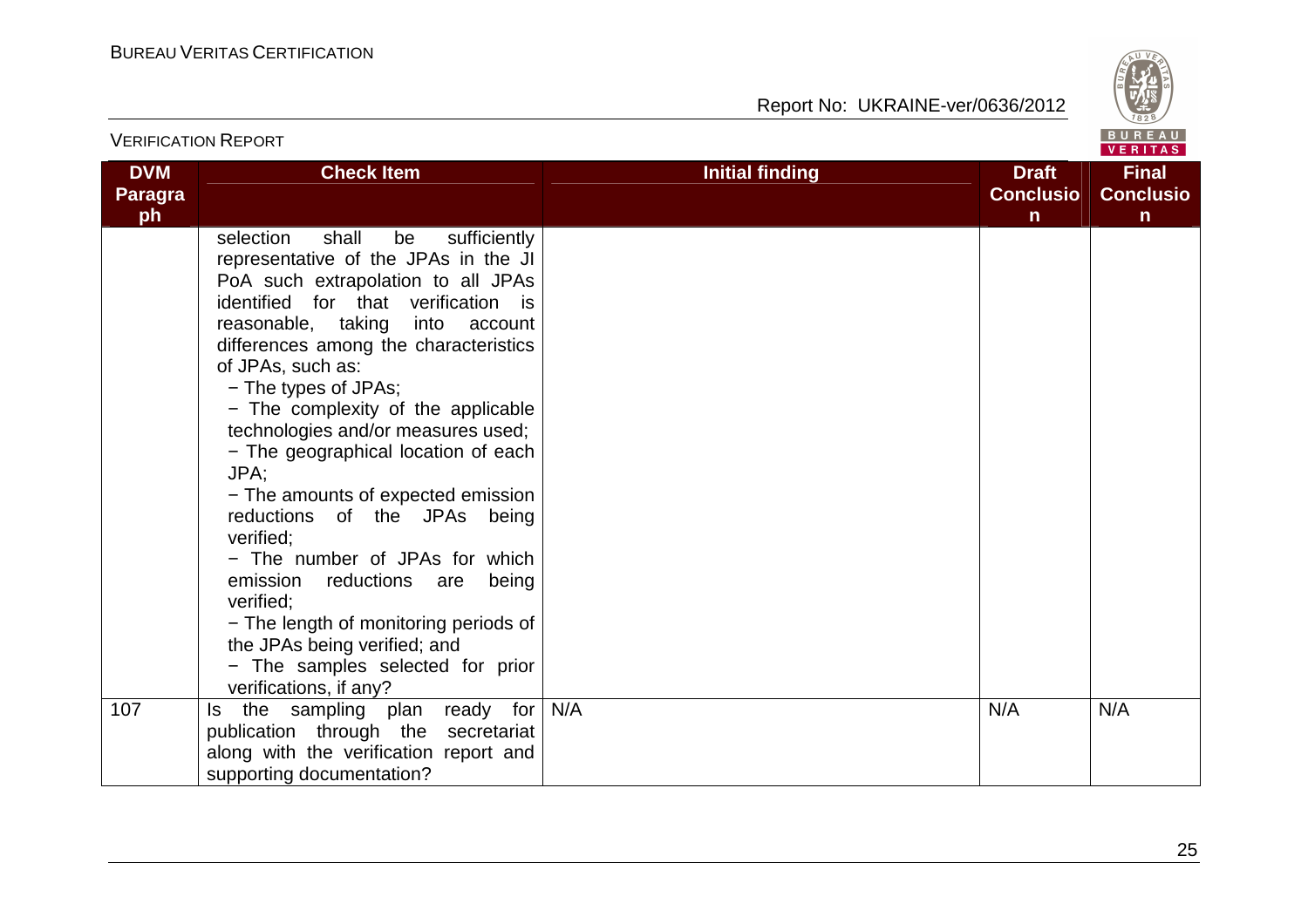

|                                    | , LINI IVAIIVILINEI VIN                                                                                                                                                                                                                                                                                                                                                                             | VERITAS                |                                                  |                                                  |  |
|------------------------------------|-----------------------------------------------------------------------------------------------------------------------------------------------------------------------------------------------------------------------------------------------------------------------------------------------------------------------------------------------------------------------------------------------------|------------------------|--------------------------------------------------|--------------------------------------------------|--|
| <b>DVM</b><br><b>Paragra</b><br>ph | <b>Check Item</b>                                                                                                                                                                                                                                                                                                                                                                                   | <b>Initial finding</b> | <b>Draft</b><br><b>Conclusio</b><br>$\mathsf{n}$ | <b>Final</b><br><b>Conclusio</b><br>$\mathsf{n}$ |  |
| 108                                | Has the AIE made site inspections of at $\mid$ N/A<br>least the square root of the number of<br>total JPAs, rounded to the upper whole<br>number? If the AIE makes no site<br>inspections or fewer site inspections<br>than the square root of the number of<br>total JPAs, rounded to the upper whole<br>number, then does the AIE provide a<br>reasonable<br>explanation<br>and<br>justification? |                        | N/A                                              | N/A                                              |  |
| 109                                | Is the sampling plan available for<br>submission to the secretariat for the<br>JISC ex ante assessment? (Optional)                                                                                                                                                                                                                                                                                  | N/A                    | N/A                                              | N/A                                              |  |
| 110                                | If the AIE learns of a fraudulently<br>included JPA, a fraudulently monitored<br>JPA or an inflated number of emission<br>reductions claimed in a JI PoA, has the<br>AIE informed the JISC of the fraud in<br>writing?                                                                                                                                                                              | N/A                    | N/A                                              | N/A                                              |  |

VERIFICATION REPORT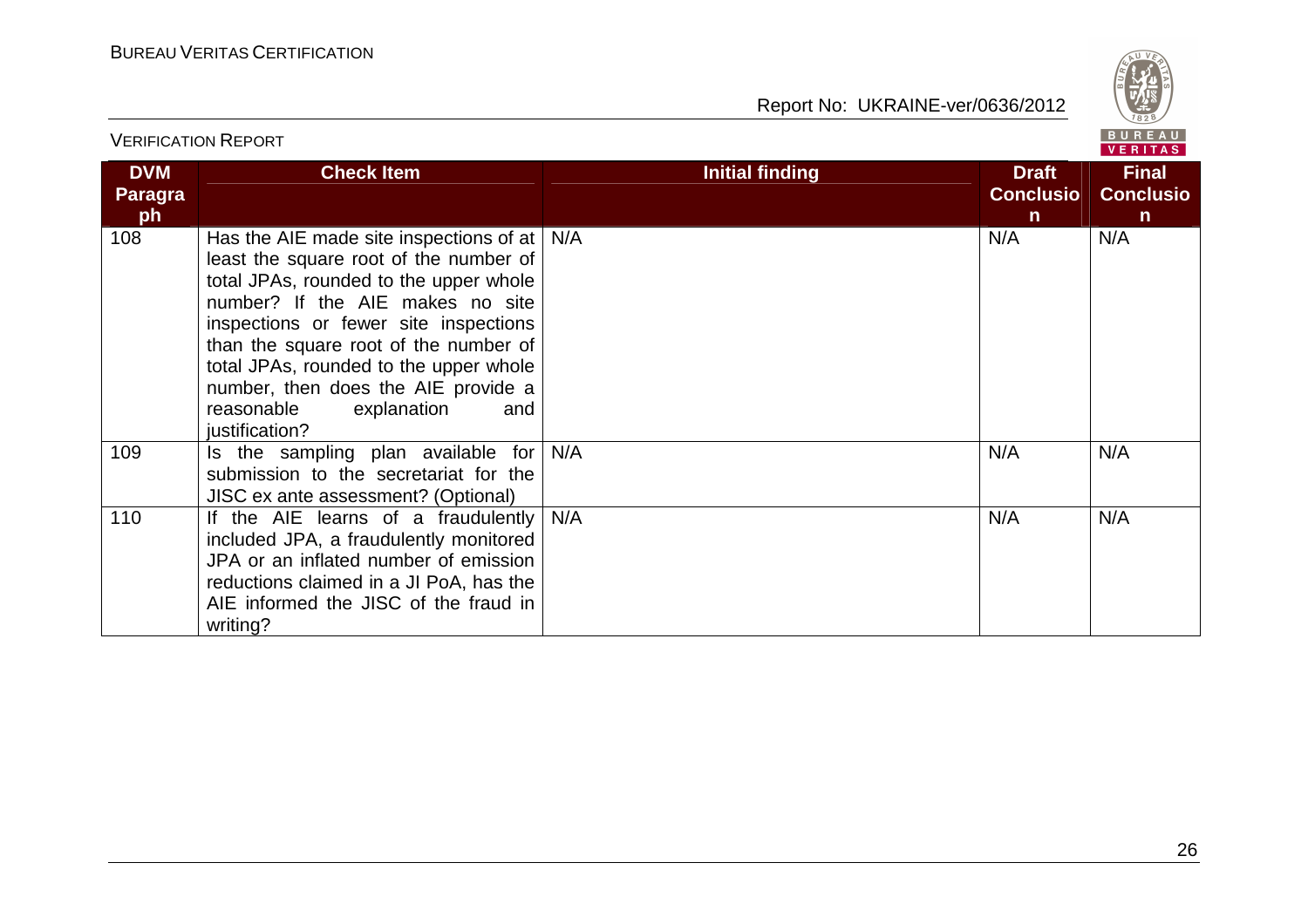

VERIFICATION REPORT

**Table 2 Resolution of Corrective Action and Clarification Requests** 

| Draft report clarification and corrective<br>action requests by verification team                                                                                                                                                                      | Ref. to<br><b>checklis</b><br>questio<br>$n$ in<br>table 1 | participant<br><b>Summary</b><br>of<br>project<br>response                                                                                                                                                                                                                                                                                                                                       | <b>Verification team conclusion</b>              |
|--------------------------------------------------------------------------------------------------------------------------------------------------------------------------------------------------------------------------------------------------------|------------------------------------------------------------|--------------------------------------------------------------------------------------------------------------------------------------------------------------------------------------------------------------------------------------------------------------------------------------------------------------------------------------------------------------------------------------------------|--------------------------------------------------|
| CAR01<br>Please add in section A.3 information on<br>LoAs issued by host Party and by the Party of<br>buyer                                                                                                                                            | 90                                                         | The project received the Letter of<br>Approval from Ukraine (Host Party)<br>and the Letter of Approval from the<br>Netherlands (Party of buyer). The<br>Letters of Approval can be found at<br>http://ji.unfccc.int/JIITLProject/DB/3ZB<br>2MAIQDXW59TH4RXNN2JLBQR0VL<br>8/details.<br>The relevant information has been<br>added to the Section A.3. of the MR<br>version 2.0 dated 19/09/2012. | The information is added. The<br>issue is closed |
| CAR <sub>02</sub><br>Please specify sectoral scope of the project<br>as per :<br>http://ji.unfccc.int/JIITLProject/DB/3ZB2MAIQ<br>DXW59TH4RXNN2JLBQR0VL8/details<br>or clarify why sectoral scopes on UNFCCC<br>website differ from those stated in MR | 90                                                         | Sectoral scopes: (10) Fugitive<br>emissions from fuels (solid, oil and<br>gas); (8) Mining/mineral production.<br>The relevant information has been<br>added to the Section A.2. of the MR<br>version 2.0 dated 19/09/2012.                                                                                                                                                                      | The issue is closed                              |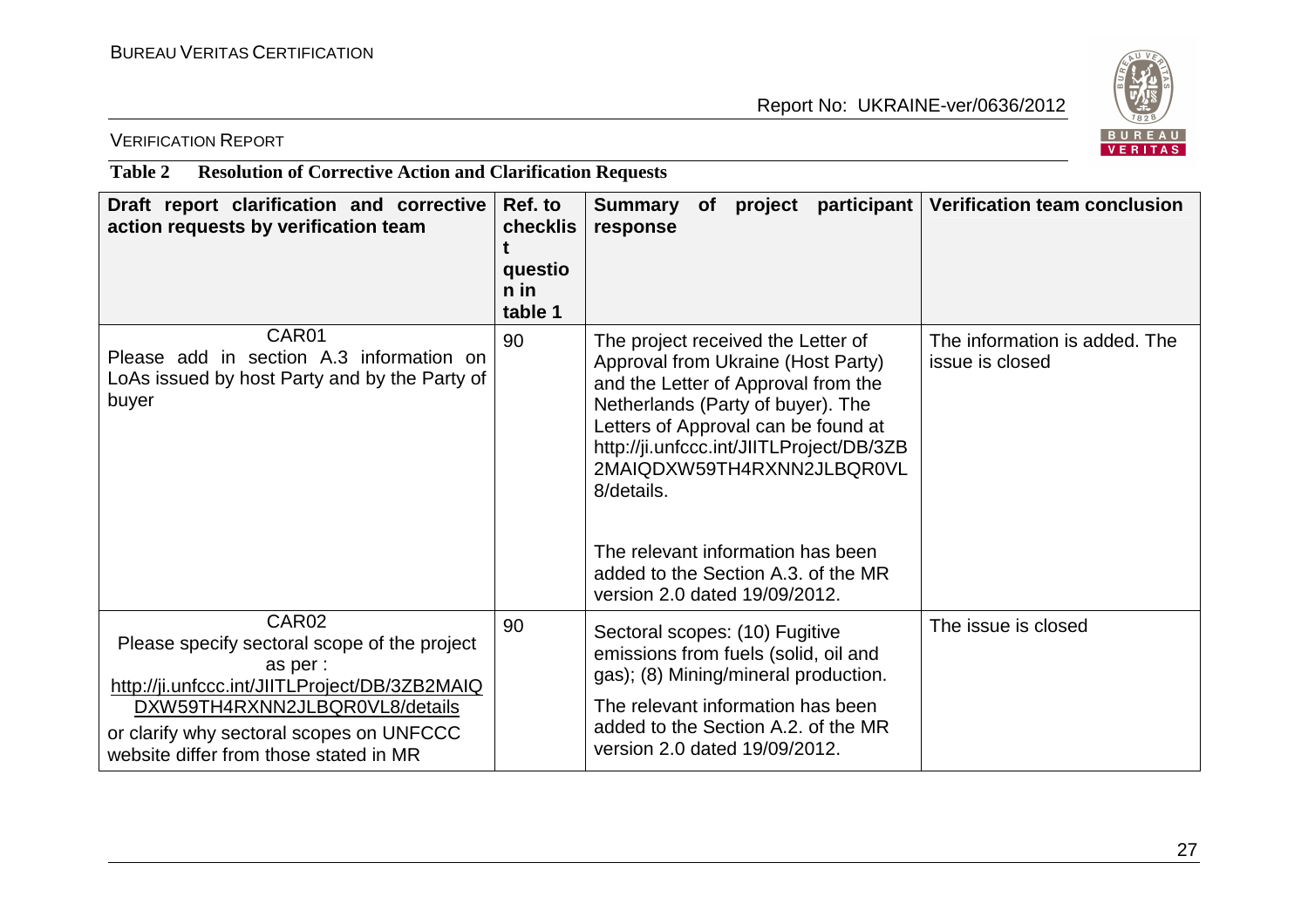VERIFICATION REPORT



|                                                                                                                                                                                                                                                                                                                                                                                                                                                 |       |                                                                                                                                                                                                                                                                                                                                                                                 | 1.11117777                                                           |
|-------------------------------------------------------------------------------------------------------------------------------------------------------------------------------------------------------------------------------------------------------------------------------------------------------------------------------------------------------------------------------------------------------------------------------------------------|-------|---------------------------------------------------------------------------------------------------------------------------------------------------------------------------------------------------------------------------------------------------------------------------------------------------------------------------------------------------------------------------------|----------------------------------------------------------------------|
| CAR <sub>03</sub><br>FAR 01. (from previous verification) In<br>order to meet the JISC requirements on data<br>saving and archiving, an Order on archiving<br>of all project related documentation for two<br>years after the last ERU transmission should<br>be developed and included to the Emission<br>Monitoring Manual. All persons responsible<br>for data collection and monitoring should be<br>aware of the provisions of this Order. | 95(c) | Please see page 9 of the Emission<br>Monitoring Manual. The new version<br>of Emission Monitoring Manual has<br>been presented to the AIE as<br>Supporting document SD4_Monitoring<br>manual.                                                                                                                                                                                   | The Emission Monitoring<br>Manual is updated. The issue is<br>closed |
| CL <sub>01</sub><br>Please clarify why normal condition for<br>methane is taken not 20°C, but 0°C.                                                                                                                                                                                                                                                                                                                                              | 95(d) | The characteristics of calculating<br>system of consumed coal mine<br>methane (CMM) gas, from which the<br>volume of consumed methane is<br>derived, allow obtaining the volume<br>normalized only to the normal<br>conditions. Thereby, the methane<br>conditions applied are normal<br>conditions (temperature of $0 \text{ } ^\circ\text{C}$ and<br>pressure of 101 325 Pa). | The issue is closed                                                  |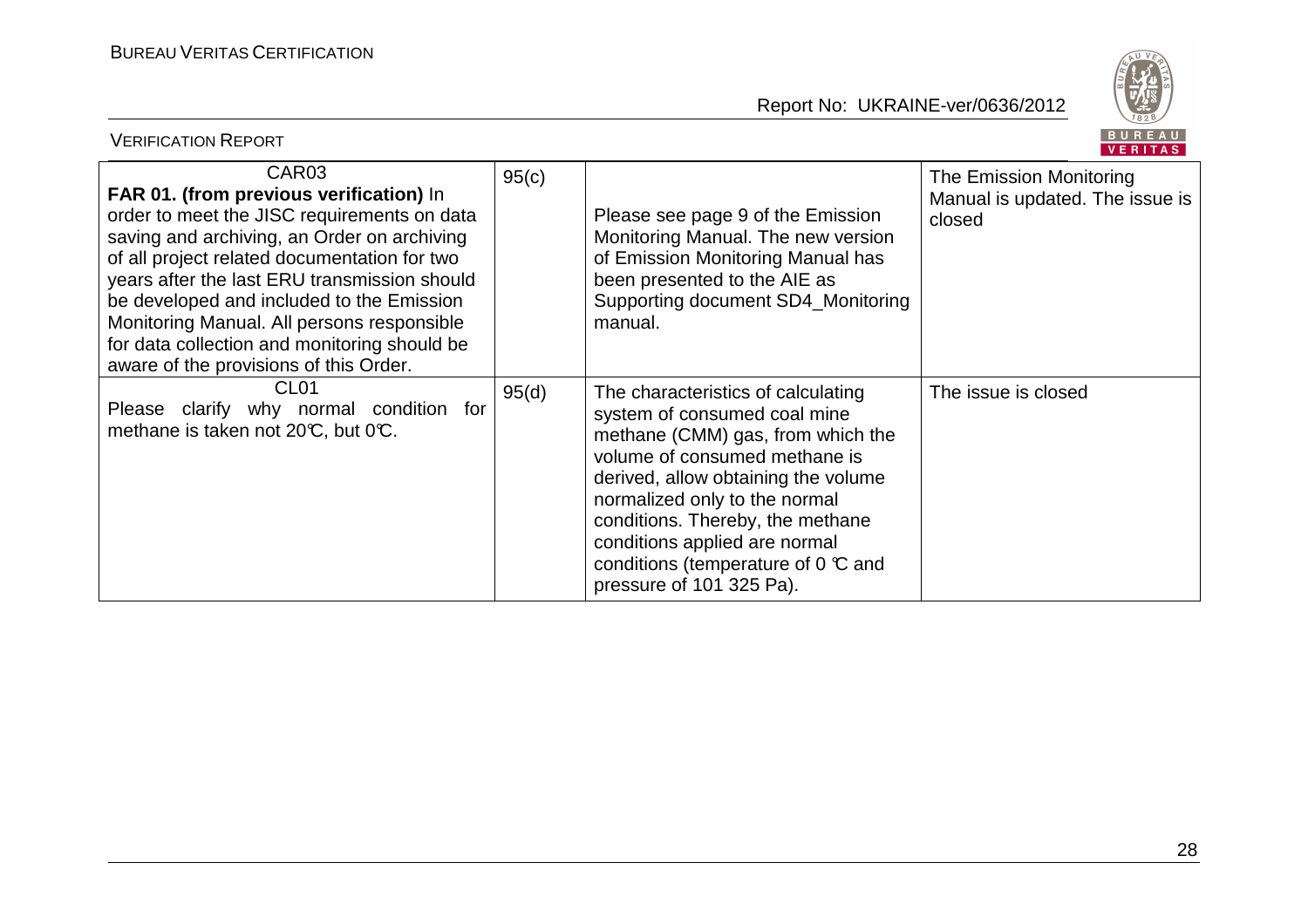

| BUREAU<br><b>VERIFICATION REPORT</b><br>VERITAS                                                                                                                                                        |       |                                                                                                                                                                                                                                                                          |                                                     |  |  |
|--------------------------------------------------------------------------------------------------------------------------------------------------------------------------------------------------------|-------|--------------------------------------------------------------------------------------------------------------------------------------------------------------------------------------------------------------------------------------------------------------------------|-----------------------------------------------------|--|--|
| CAR <sub>04</sub><br>Please provide reference in MR on source<br>that contains physical values of methane.                                                                                             | 95(d) | Theoretical basics of thermal<br>engineering, Thermal Engineering<br>Experiment, Reference Guide, Book<br>2, Edited by Grigoryev V.A., Zoryn<br>V.M., 2nd edition, Moscow,<br>Energoatomizdat, 1988 page 367.<br>(See supporting document<br>SD1_Methane_concentration). | The source on data is added.<br>The issue is closed |  |  |
|                                                                                                                                                                                                        |       | The relevant information has been<br>added as the reference to Section B.1.<br>of the MR version 2.0 dated<br>19/09/2012.                                                                                                                                                |                                                     |  |  |
| CAR <sub>05</sub><br>Reference to previous MR method of<br>calculation is not sufficient source for current<br>verification. Please provide full calculation<br>procedure in actual excel spreadsheet. | 95(d) | The reference to previous MR was<br>mistaken. The reference to the current<br>MR has been added.                                                                                                                                                                         | The issue is closed                                 |  |  |
|                                                                                                                                                                                                        |       | Please see Excel spreadsheet version<br>2.0 dated 19/09/2012.                                                                                                                                                                                                            |                                                     |  |  |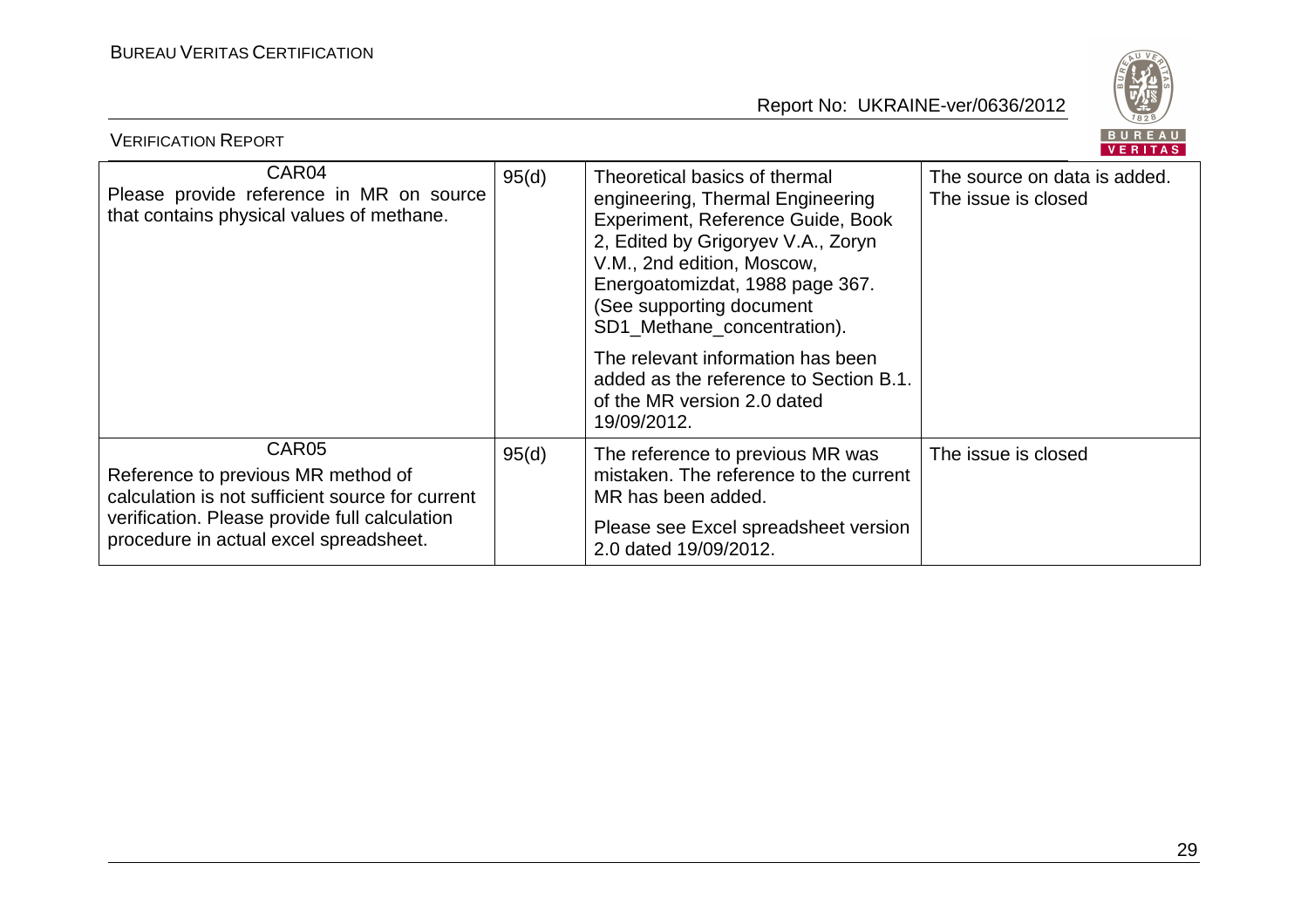

| BUREAU<br><b>VERIFICATION REPORT</b><br>VERITAS                                                                                 |        |                                                                                                                                                                                                                                                                                                                                                                              |                                                                      |  |
|---------------------------------------------------------------------------------------------------------------------------------|--------|------------------------------------------------------------------------------------------------------------------------------------------------------------------------------------------------------------------------------------------------------------------------------------------------------------------------------------------------------------------------------|----------------------------------------------------------------------|--|
| CAR06<br>Please for all figures 1-3 in the MR provide<br>full description of items described on them.                           | 101(a) | The control panel with the display<br>showing actual operation parameters<br>is shown in Figure 1. The computer<br>where the signals from the control<br>panel are duplicated is shown in<br>Figure 2. The boiler house logbook<br>containing necessary monitoring<br>parameters (methane concentration in<br>CMM, flow rate, operation hours etc.)<br>is shown in Figure 3. | The issue is closed                                                  |  |
|                                                                                                                                 |        | The relevant information has been<br>added as a reference to Section B. of<br>the MR version 2.0 dated 19/09/2012.                                                                                                                                                                                                                                                           |                                                                      |  |
| CAR07<br>There is gap in references numbering from<br>reference $# 5$ till reference $# 8$                                      | 101(a) | The gap in references has been fixed.<br>Please see the MR version 2.0 dated<br>19/09/2012.                                                                                                                                                                                                                                                                                  | The issue is closed                                                  |  |
| CAR08<br>FAR 02 (from previous verification). The<br>training plans and procedures should be<br>described in Monitoring Manual. | 101(a) | Please see page 11 of the Emission<br>Monitoring Manual. The new version<br>of Emission Monitoring Manual has<br>been presented to the AIE as<br>Supporting document SD4_Monitoring<br>manual.                                                                                                                                                                               | The Emission Monitoring<br>Manual is updated. The issue is<br>closed |  |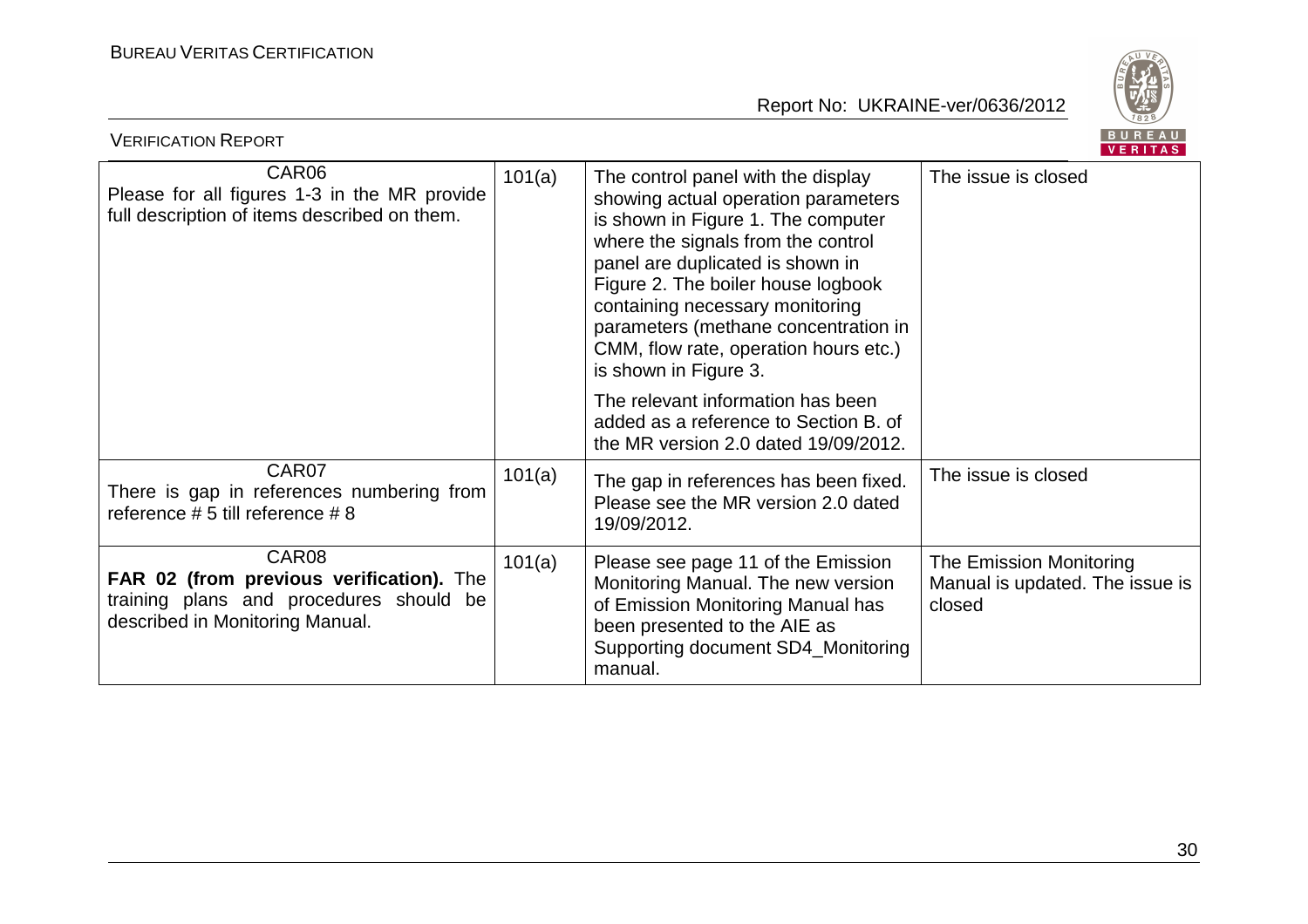

| BUREAU<br><b>VERIFICATION REPORT</b><br>VERITAS                                                                                                               |        |                                                                                                                                                                                                                                                                                                          |                                                                      |  |
|---------------------------------------------------------------------------------------------------------------------------------------------------------------|--------|----------------------------------------------------------------------------------------------------------------------------------------------------------------------------------------------------------------------------------------------------------------------------------------------------------|----------------------------------------------------------------------|--|
| CAR09<br>FAR 03 (from previous verification). Job<br>descriptions and working instructions for data<br>collection should be part of the monitoring<br>manual. | 101(a) | Please see page 9 of the Emission<br>Monitoring Manual. The new version<br>of Emission Monitoring Manual has<br>been presented to the AIE as<br>Supporting document SD4_Monitoring<br>manual.                                                                                                            | The Emission Monitoring<br>Manual is updated. The issue is<br>closed |  |
| CAR <sub>10</sub><br>Please provide order on creation of special<br>monitoring group.                                                                         | 101(a) | The order on creation of special<br>monitoring group has been presented<br>to the AIE as Supporting document<br>SD5_Order for monitoring.                                                                                                                                                                | The order has been provided.<br>The issue is closed                  |  |
| CAR11<br>Please provide document that supports date<br>implemented<br>when new<br>boiler<br>was<br>(15/11/2011).                                              | 101(a) | The second CMM boiler started<br>operation in November 2011. The<br>Complex testing of second boiler was<br>carried out 15-19 November 2011. As<br>per conclusion of the Complex testing,<br>the boiler and its auxiliary equipment<br>operate without faults, the further<br>exploitation is permitted. | The issue is closed                                                  |  |
|                                                                                                                                                               |        | The relevant information has been<br>added to Section A.3. of the MR<br>version 2.0 dated 19/09/2012.                                                                                                                                                                                                    |                                                                      |  |
|                                                                                                                                                               |        | The Complex testing statement has<br>been presented to the AIE as<br>Supporting document SD6_Complex<br>testing statement.                                                                                                                                                                               |                                                                      |  |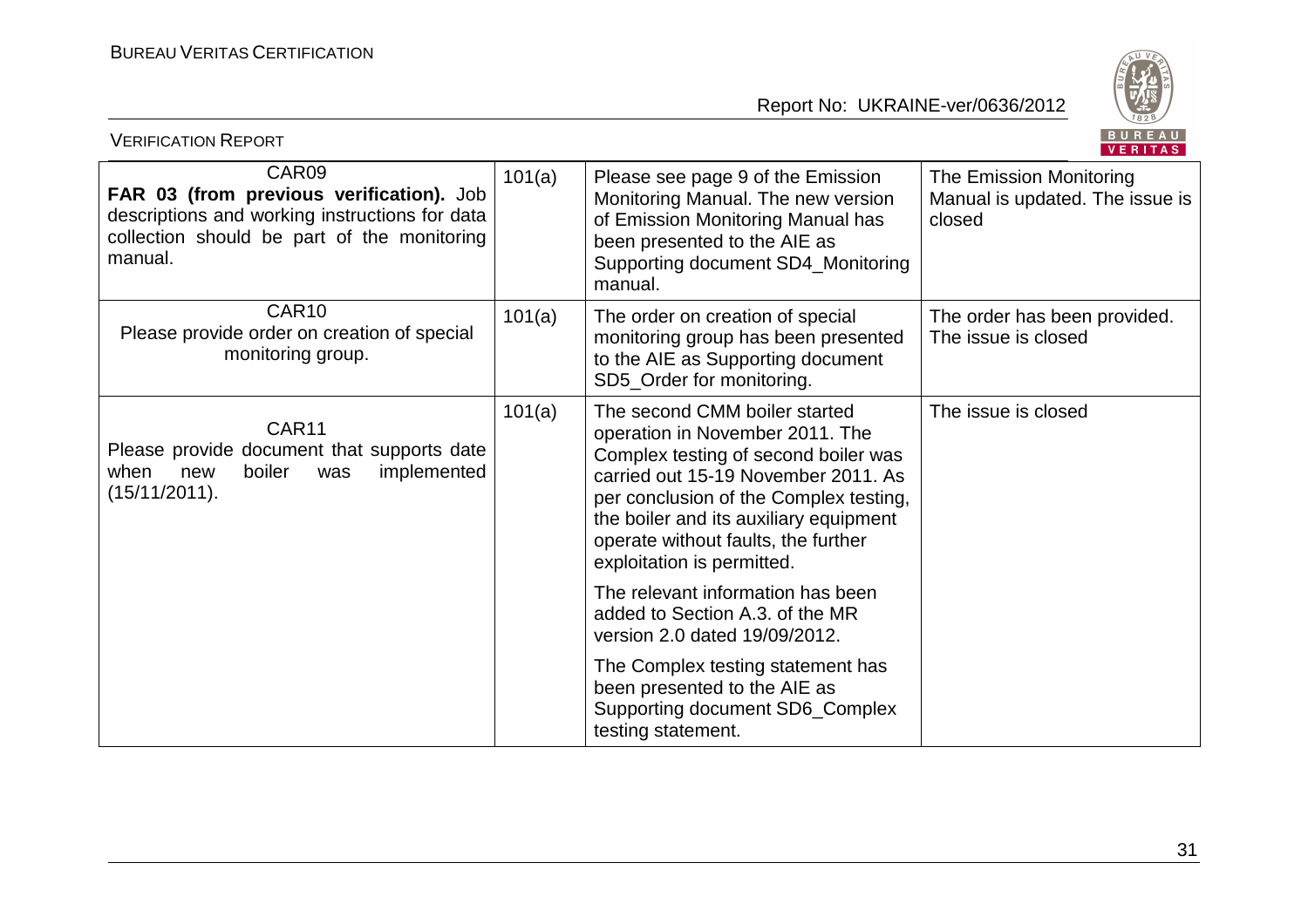

| BUREAU<br><b>VERIFICATION REPORT</b><br><b>VERITAS</b>                                                                                                                             |        |                                                                                                                                                                                                                      |                                                                                    |  |  |
|------------------------------------------------------------------------------------------------------------------------------------------------------------------------------------|--------|----------------------------------------------------------------------------------------------------------------------------------------------------------------------------------------------------------------------|------------------------------------------------------------------------------------|--|--|
| CAR <sub>12</sub><br>FAR 04 (from previous verification). In<br>monitoring manual a specific frequency of<br>crosschecking and the staff responsible for<br>this must be provided. | 101(b) | Please see page 9 of the Emission<br>Monitoring Manual. The new version<br>of Emission Monitoring Manual has<br>been presented to the AIE as<br>Supporting document SD4_Monitoring<br>manual.                        | The Emission Monitoring<br>Manual is updated. The issue is<br>closed               |  |  |
| CL <sub>02</sub><br>Please clarify how you are going to estimate<br>emission reduction in case if any of<br>measuring equipment is broken for some<br>period of time.              | 101(b) | In case of failure of a particular<br>measurement unit, it will be promptly<br>replaced with the similar one, and the<br>value of the monitoring parameter will<br>be accepted based on conservative<br>assumptions. | The procedure is added to<br>section C.4 of the MR version<br>2.0 dated 19/09/2012 |  |  |
|                                                                                                                                                                                    |        | The explanation has been added to<br>Section C.4 of the MR version 2.0<br>dated 19/09/2012.                                                                                                                          |                                                                                    |  |  |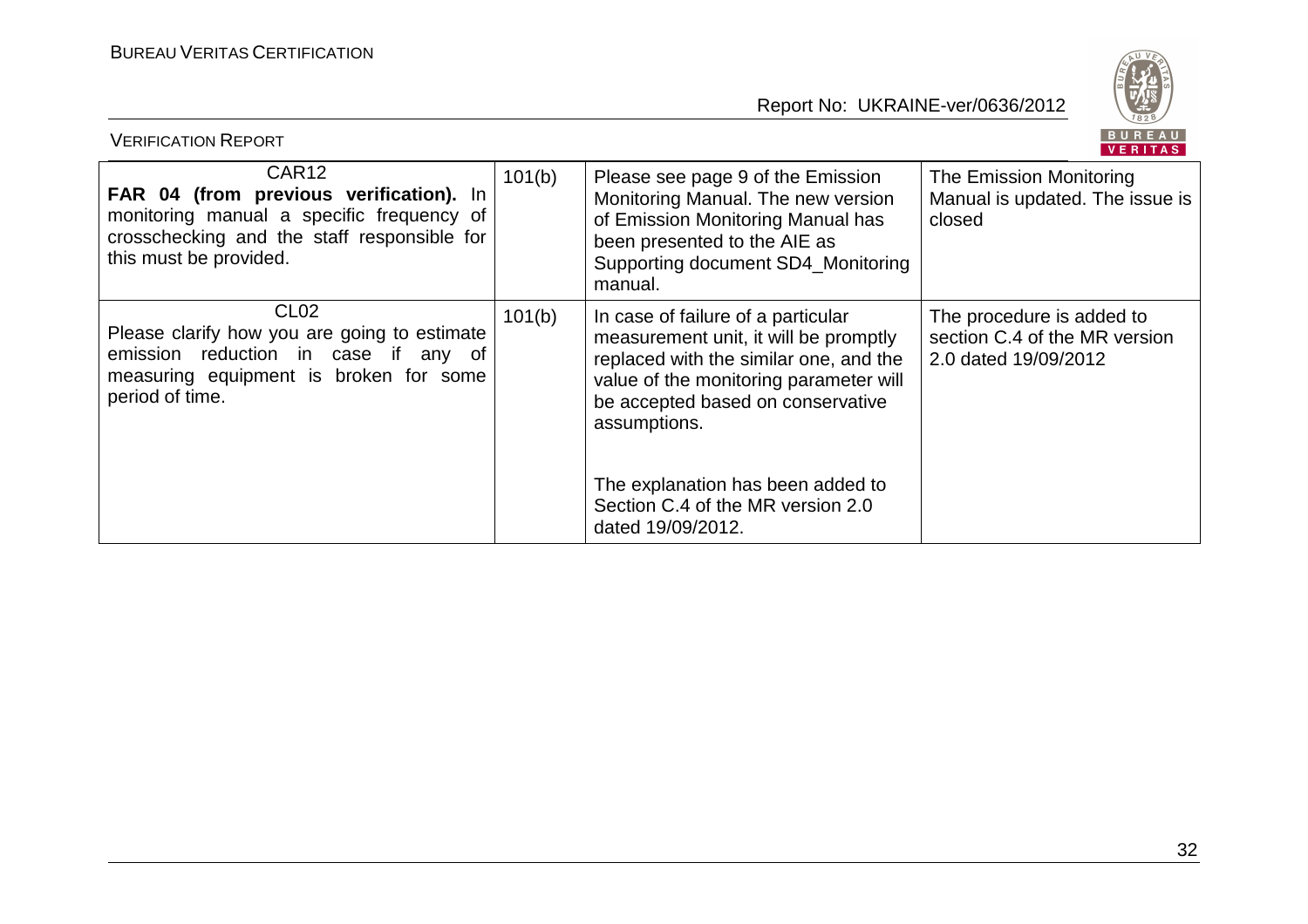

| BUREAU<br><b>VERIFICATION REPORT</b><br>VERITAS                                                                                                                                                                   |        |                                                                                                                                                                                                                                                                                                                                                                                                                                                                                                                                                                                                                                                                                                                                                                                     |                                                              |  |  |
|-------------------------------------------------------------------------------------------------------------------------------------------------------------------------------------------------------------------|--------|-------------------------------------------------------------------------------------------------------------------------------------------------------------------------------------------------------------------------------------------------------------------------------------------------------------------------------------------------------------------------------------------------------------------------------------------------------------------------------------------------------------------------------------------------------------------------------------------------------------------------------------------------------------------------------------------------------------------------------------------------------------------------------------|--------------------------------------------------------------|--|--|
| CL <sub>03</sub><br>Please clarify how differential pressure<br>sensor Sapfir 22D, serial 703568 is capable<br>of measuring the quantity of methane (see<br>Table 2 Equipment used for monitoring<br>activities). | 101(b) | The differential pressure sensor Sapfir<br>22D, serial 703568 is responsible for<br>measurement of pressure difference<br>in the CMM gas pipeline.<br>The measurement method is based<br>on creation of local flow narrowing in<br>the special measurement pipeline.<br>Thus, part of its potential energy<br>passes into kinetic energy and the<br>average flow speed in the narrow<br>place is increasing; but the static<br>pressure falls below the level of static<br>pressure before the measurement<br>pipeline. The greater flow is, the<br>greater the pressure difference is;<br>thus it can serve as a flow measure.<br>$(ISO 5167-1:2003)$<br>The standard ISO 5167-1:2003 has<br>been presented to the AIE as<br>Supporting document SD7_Flow<br>measurement standard. | The issue is closed                                          |  |  |
| CAR13<br>Please correct monitoring duration in excel<br>calculation spreadsheet                                                                                                                                   | 101(c) | The monitoring duration has been<br>corrected.<br>Please see Excel spreadsheet version                                                                                                                                                                                                                                                                                                                                                                                                                                                                                                                                                                                                                                                                                              | The monitoring duration is<br>corrected. The issue is closed |  |  |
|                                                                                                                                                                                                                   |        | 2.0 dated 19/09/2012.                                                                                                                                                                                                                                                                                                                                                                                                                                                                                                                                                                                                                                                                                                                                                               |                                                              |  |  |